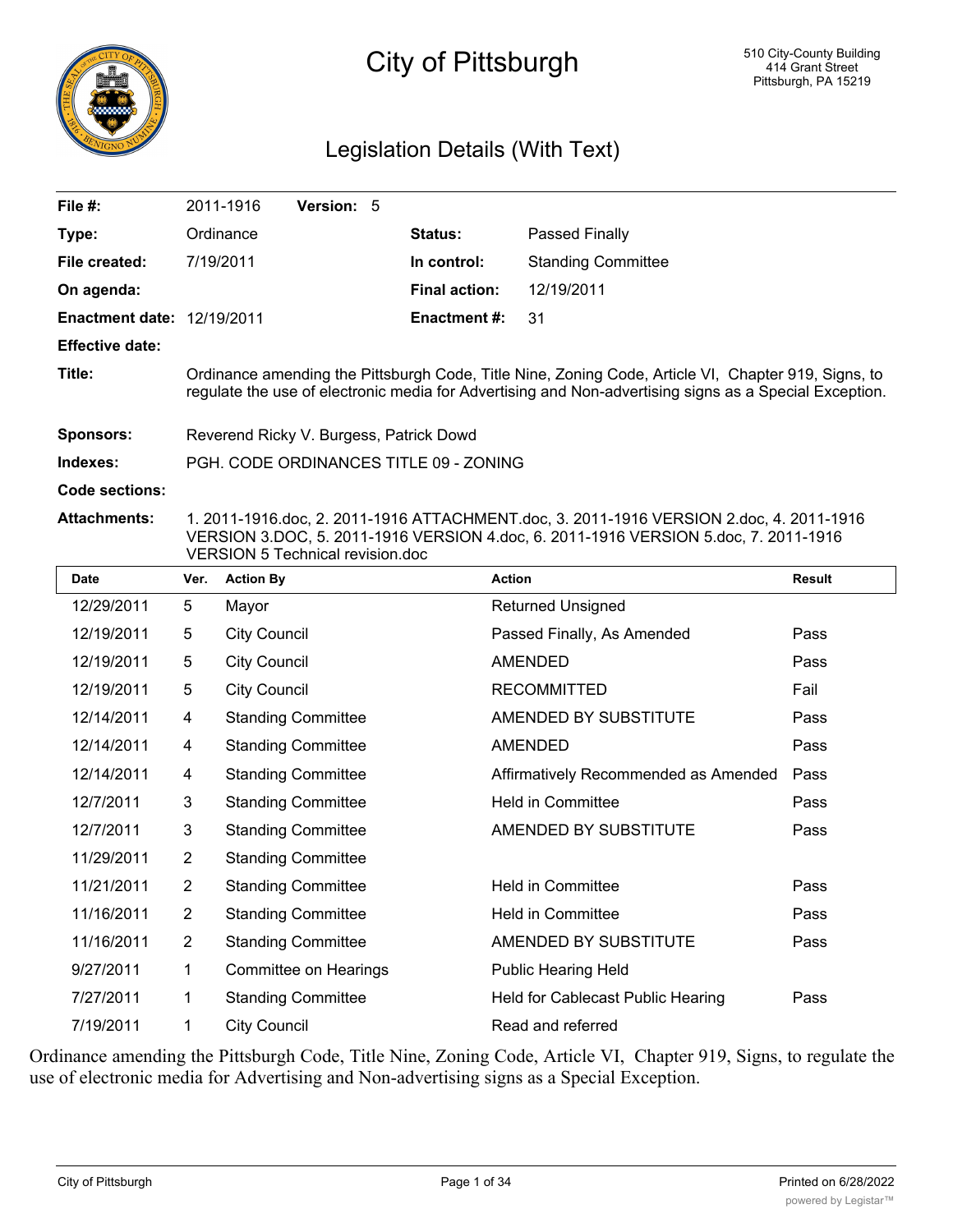# **Be it resolved by the Council of the City of Pittsburgh as follows:**

**Section 1.** The Pittsburgh Code, Title Nine, Zoning Code, Article V, Chapter 913, Exceptions and Conditions not Listed in the Use Table, is hereby supplemented by adding Section 913.03.H as follows:

# **913.03.H Electronic Signs**

- 1. Electronic Advertising Signs (Sec. 919.02.C)
- 2. Electronic Non-Advertising Signs (Sec. 919.03.O)
- 3. Major Public Destination Facility Electronic Signs (919.03.P.2(a))

**Section 2.** The Pittsburgh Code, Title Nine, Zoning Code, Article V, Chapter 913, Exceptions and Conditions not Listed in the Use Table, is hereby supplemented by adding Section 913.04.E as follows:

# **913.04.E Electronic Signs**

1. Major Public Destination Facility Large Video Displays (919.03.P.2(b))

Section 3. The Pittsburgh Code, Title Nine, Zoning Code, Article VI, Chapter 919, Signs, is hereby amended **as follows**:

# **919.01. General.**

# **919.01.A Purpose**

The sign regulations of this chapter are intended to:

1. Encourage sound practices with respect to size, spacing, illumination, type and placement of signs for the purpose of safeguarding and enhancing properties in each of the various types of zoning districts;

2. Provide an environment that will promote the orderly growth and development of business and industry in the City;

3. Protect public investment in public structures, open spaces and thoroughfares;

4. Promote the safety and welfare of the people at-large.

5. Recognize the City's environmental attributes, systems of parks, Greenway Program, Riverfront Plan, and public open spaces and the effect that signage can have on these features and programs;

6. Recognize the City's built environment, its significant architecture and cultural resources which provide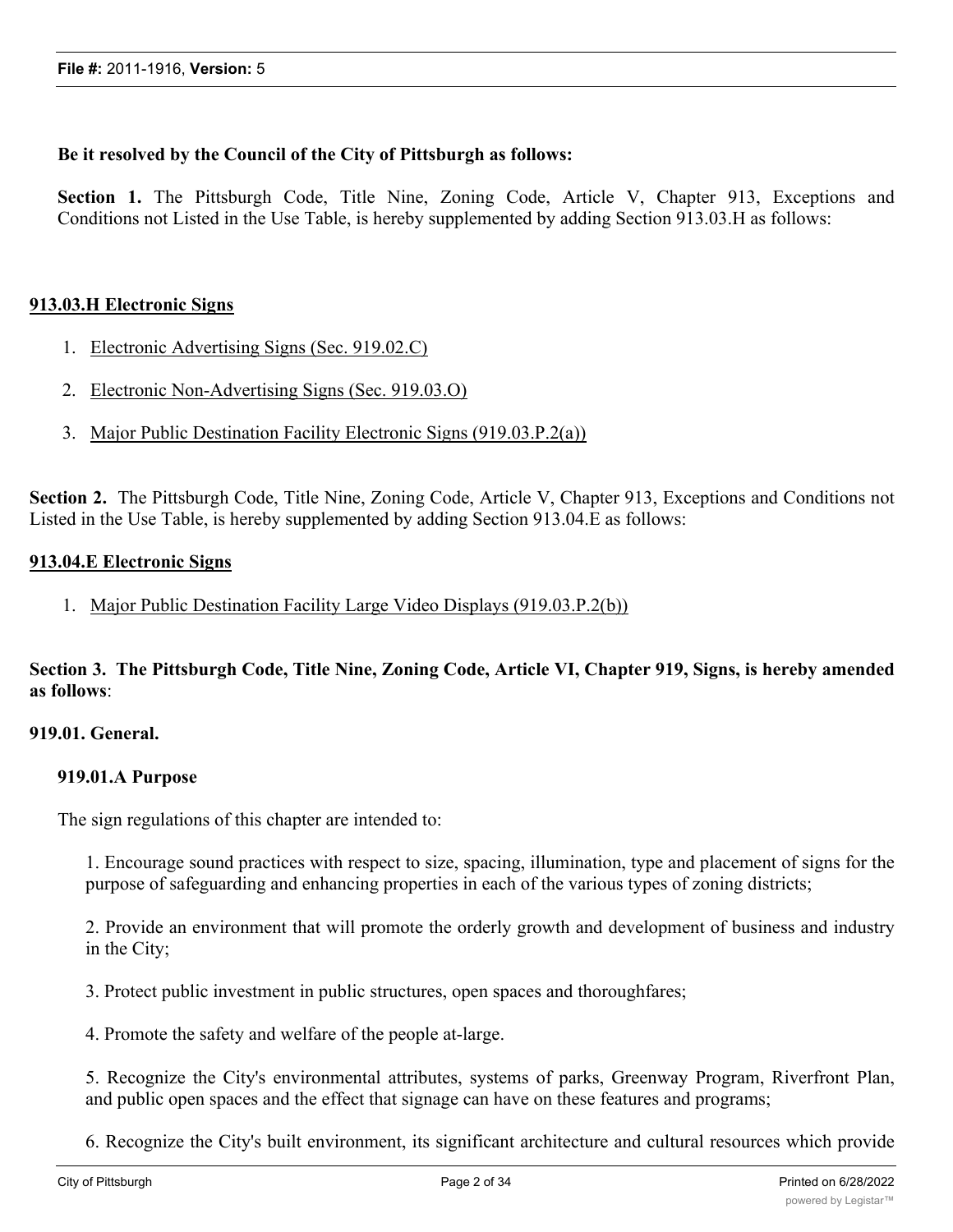the City with a sense of its history;

7. Recognize that the unique views and vistas offered by Pittsburgh's many hills, valleys and rivers provide the city with a visual amenity which helps to attract residents, businesses and visitors to the City;

8. Preserve and perpetuate uncluttered and natural views for the enjoyment and environmental enrichment of the citizens of the community and visitors hereto;

9. Enhance the Community appearance, reduce visual clutter and blight, and promote the recreational value of public travel and the economic development of the community;

10. Promote safety upon the streets and highways in the City;

11. Recognize that advertising signs are a legitimate advertising medium in the locations which neither lessen the visual attributes of the City through the placement of such signs, nor cause confusion, safety problems or lessen the ability to identify local businesses through visual clutter; and

12. Regulate advertising signs, or billboards, within the City in the interests of economic prosperity, civic pride, quality of life and general welfare of the people who reside in, are visiting, are employed in or conduct business in the City.

# **919.01.B Applicability**

The sign regulations of this chapter shall govern and control the erection, rehabilitation, enlargement, illumination, animation and maintenance of all signs that are visible from the public right-of-way or from property other than that on which the subject sign is located. Nothing herein contained shall be deemed a waiver of the provisions of any other ordinance or regulation applicable to signs. No sign shall be painted on a wall or on the surface of any window or door of a building or other structure until the provisions of this Code are satisfied.

#### **919.01.C Special Definitions**

The following special definitions shall apply throughout the Sign regulations of this chapter.

1. *Sign* means any surface, fabric or device bearing lettered, trademarked, pictorial, or sculptured matter designed to convey information visually and expose to public view the identity of a business, organization, building, or commercial product, service, or activity; or any structure designed to carry the above visual information.

(a) A sign includes, but is not limited to:

(1) Separate structure consisting of a face or faces upon which information is portrayed and its supporting elements including foundation; or

(2) A structure or device erected in the form of a symbol or trademark; or

(3) A structure or device designed to carry visual information, attached or fastened to another structure, such as on the wall or roof of a building; or

(4) A surface or device upon which lettered, pictorial or device upon which lettered, pictorial  $\alpha$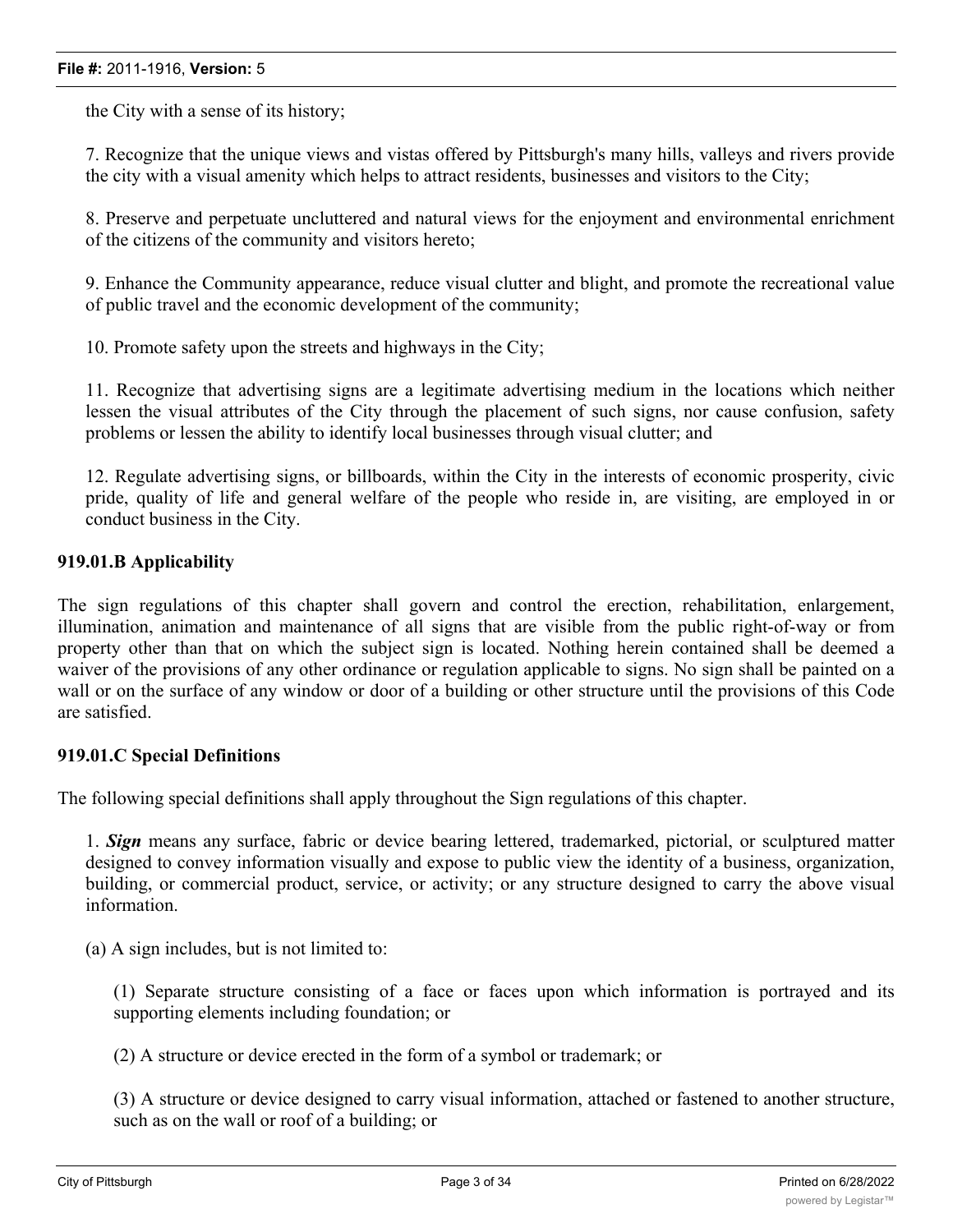(4) A surface of a structure or device upon which lettered, pictorial or other visual information is painted; or

(5) Window signs, cloth banners, balloons, festoon lighting, pennants or other devices designed to attract attention by animation or direct or reflected lighting; or

(6) Visual information projected onto a surface by any device; or

(7) Search light or spotlights used to bring attention to any product, service, activity, event or location.

(b) A sign does not include:

(1) Merchandise, pictures or models of products or services incorporated in a window display;

(2) Holiday decorations customarily displayed in a window or on or about the premises of residential structures, or in windows of business uses, without business advertising; or

(3) Works of art or physical constructs that do not promote product, service, or activity.

2. *Advertising Sign* means a sign that directs attention to a business, commodity, service or entertainment, conducted, sold or offered:

(a) Only elsewhere than upon the premises where the sign is displayed; or

(b) As a minor and incidental activity upon the premises where the sign is displayed.

3. *Business Sign* means a sign that directs attention to a business, organization, profession or industry located upon the premises where the sign is displayed; to the type of products sold, manufactured or assembled; and/or to the service or entertainment or other activity offered on such premises; except a sign pertaining to the preceding if such activity is only minor and incidental to the principal use of the premises.

4. *Identification Sign* means a sign used to identify the name of the principal entity occupying the premises; the profession of the principal occupant; the name of the building on which the sign is displayed; the name of a public destination facility, or portion thereof, including any sponsor or memorialized names assigned thereto; or the name of the major enterprise or principal product or service on the premises.

5. *Electronic Sign* means any sign, video display, projected image, or similar device or portions thereof with text, images, or graphics generated by solid state electronic components. Electronic signs include, but are not limited to, signs that use light emitting diodes (LED), plasma displays, fiber optics, or other technology that results in bright, high-resolution text, images, and graphics.

6. *Large Video Display* means an electronic sign that features real-time, full-motion, or pictorial imagery of television quality or better.

7. *Luminance* means the photometric quantity most closely associated with the perception of brightness. Luminance is measured in candelas per square meters or "nits".

8. *Motion* means the depiction of movement or change of position of text, images, or graphics. Motion shall include, but not be limited to, visual effects such as dissolving and fading text and images, running

sequential text, graphic bursts, lighting that resembles zooming, twinkling, or sparkling, changes in light or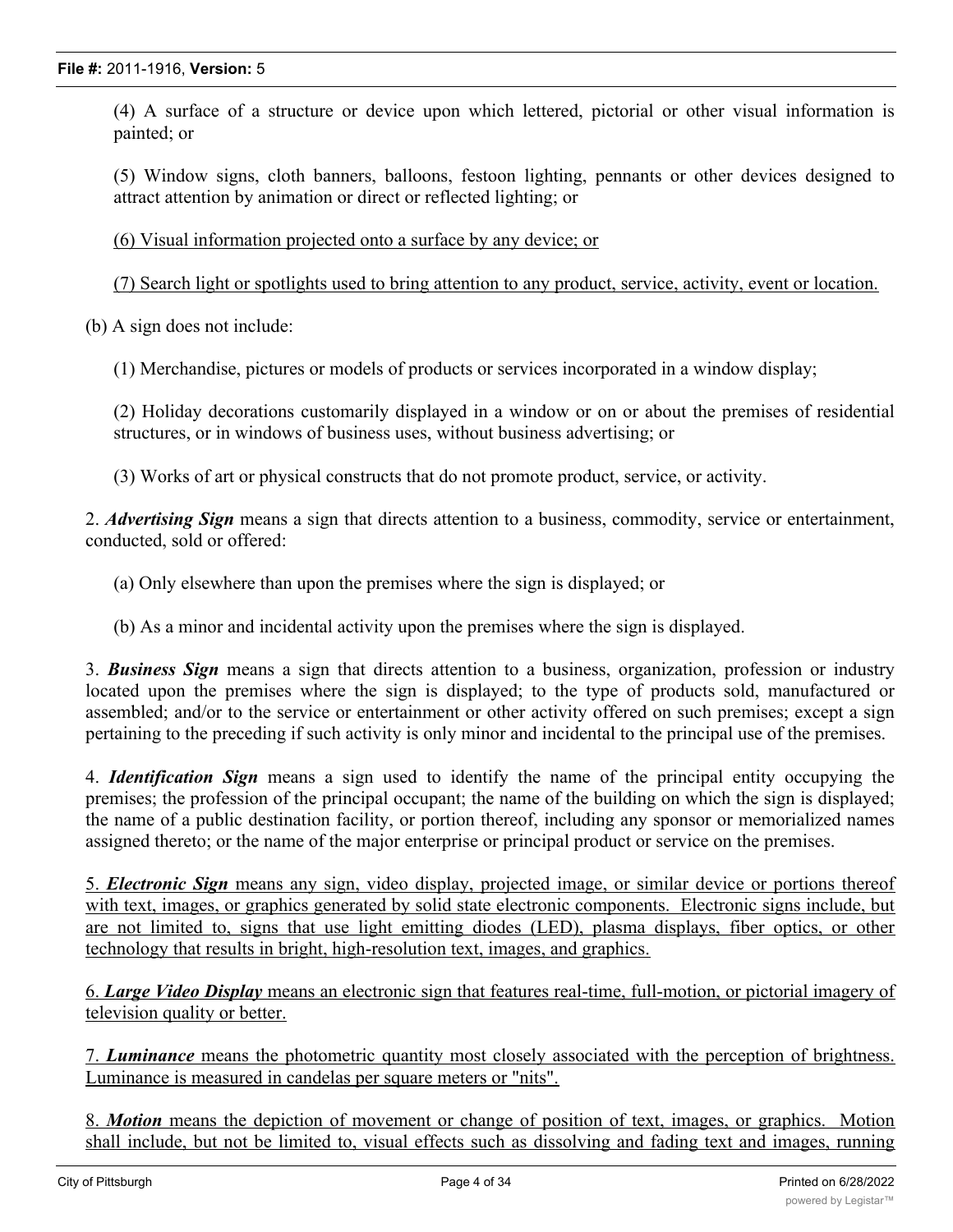sequential text, graphic bursts, lighting that resembles zooming, twinkling, or sparkling, changes in light or color, transitory bursts of light intensity, moving patterns or bands of light, expanding or contracting shapes, and similar actions.

9. *Nits* are a unit of measure of brightness or luminance. One nit is equal to one candela/square meter.

10. *Public Destination Facility, Major* means a structure providing as its primary use cultural services, public assembly, and recreation and entertainment facilities (general, indoor and outdoor and gaming enterprise) and meeting the following criteria:

- a. A minimum annual attendance or patronage of five hundred thousand (500,000) people, or
- b. Indoor or outdoor seating to accommodate a minimum of ten thousand (10,000) people at a single event.

Hospitals, religious assembly uses, flea markets, temporary events, primary and secondary schools are not included in the definition of Major Public Destination Facility.

11. *Rivers* means the Allegheny, Monongahela, and Ohio Rivers within the City of Pittsburgh.

12. *Solid State Electronic Components* means based on or consisting chiefly or exclusively of semiconducting materials and components and related devices.

13. *Sponsor* means a person, entity, or organization that provides financial and other support for an event or activity taking place on the premises.

14. *Twirl Time* is the time it takes for static text, images, and graphics on an electronic sign to change to a different text, images, or graphics on a subsequent sign face.

[5.]15. *Nonconforming Sign* means a sign, lawfully existing on the effective date specified by the provisions of Sec. 901.05 that does not completely conform to the sign regulations applicable in the district in which it is located. Nonconforming signs are regulated by Sec. 921.03.F.

[6.]16. *Area of Sign* means the entire area within a single continuous perimeter enclosing the extreme limits of writing, representation, emblem or any figure or similar character together with any frame or other material or color forming an integral part of the display or used to differentiate such sign from the background against which it is placed (excluding the necessary supports or uprights on which such sign is placed or apron designed to cover such uprights or work board installed to provide a safe area for servicing such sign). Where a sign has two (2) or more faces on the same side, the area of all faces shall be included in determining the area of the sign, except that when two (2) such faces are placed back-to-back and are at no point more than two (2) feet from one (1) another, the area of the sign shall be taken as the area of one (1) face if the two (2) faces are of equal area, or as the area of the larger face if the two (2) faces are of unequal area.

[7.]17.*Back-to-Back Signs* means a structure with two (2) parallel and directly opposite signs with their faces oriented in opposite directions and spaced no more than two (2) feet apart.

[8.]18. *Decked Sign* means a structure consisting of two (2) signs, one (1) above the other, both facing the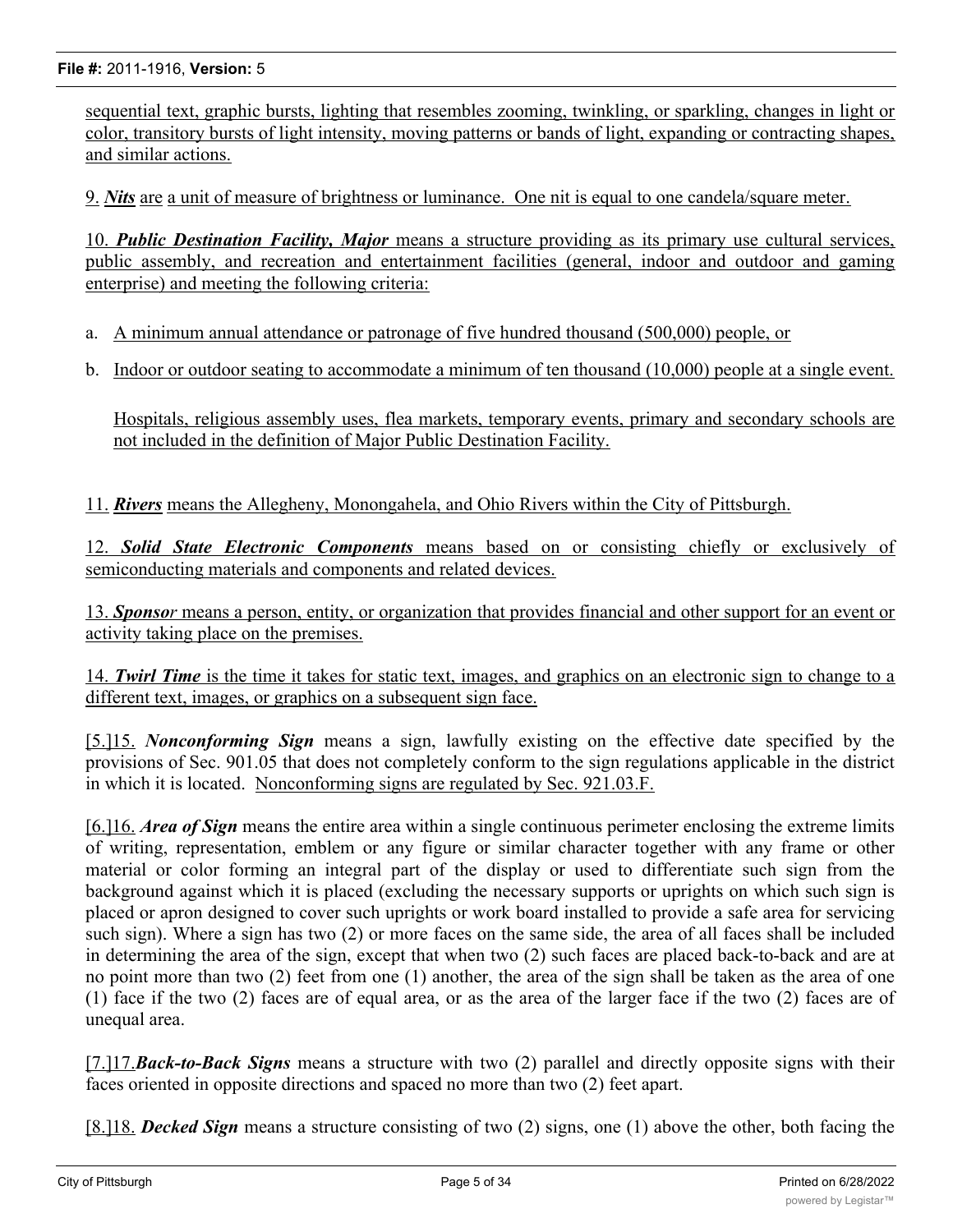same direction.

[9.]19. *Face of Sign* means the side or sides of a sign on which the lettered, pictorial or sculptured matter designed to convey information is to be placed.

[10.]20. *Ground Sign* means a free standing sign that is not attached to any building and is supported by uprights, braces or a type of object that is anchored within the ground or if located above ground.

[11.]21. *V-Type Sign* means a structure of two (2) signs arranged in the shape of the letter "V" when viewed from above and with their faces oriented in opposite directions, with the faces separated by an angle not to exceed forty-five (45º) degrees.

## REMOVE

*[12.Electronic Message Sign means a sign with changing text or graphics generated by electronic components]*

22. *Temporary Event Sign* means a sign that advertises a specific event, including but not limited to sporting events, festivals and parades, which takes place not more than once per year.

24. *Residential Structure* means a structure used or designed to be used primarily for residential occupancy purposes and in which more than half of the floor space is used for residential occupancy purposes. A residential structure may be, but need not be, within an area zoned as a residential district. The term does not include nursing homes, hotels and motels.

# **919.01.D Signs Exempt from Permit Requirements**

A Certificate of Occupancy is not required for a sign satisfying the provisions of this Code that does not exceed four (4) square feet in face area.

# **919.01.E Prohibited Signs**

The following signs shall be prohibited in all zoning districts:

1. Any display, decoration, sign or show window that provides the observation of any material depicting, describing or relating to "specified sexual activities" or "specified anatomical areas" from any public rightof-way or public park.

2. Any sign that imitates or resembles any official traffic sign, signal or device.

3. Any sign erected or maintained in such a manner as to obscure or otherwise physically interfere with an official traffic sign, signal or device or to obstruct or physically interfere with the driver's view of approaching, merging or intersecting traffic.

4. Any sign erected, painted or maintained upon fences, trees, rocks or similar natural feature.

5. Any sign that is structurally unsafe or in disrepair.

6. Any roof sign or sign that extends above the roof line or parapet wall.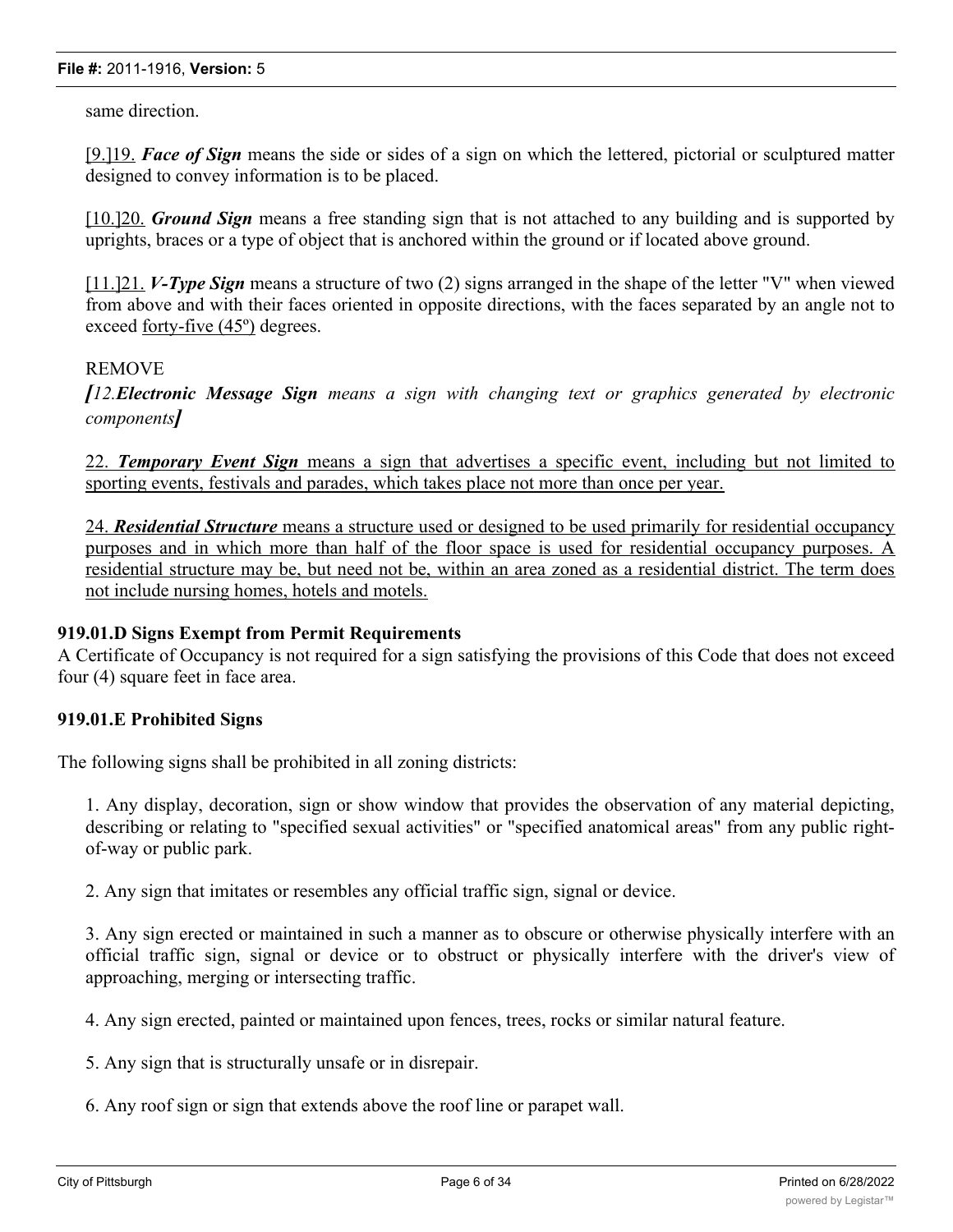7. Any building which uses trademark colors, shapes or symbols as a primary exterior architectural element.

# **919.01.F Signs Identifying Nonconformities**

No sign shall be erected or painted identifying a nonconforming use without review by the Board of Adjustment.

## **919.01.G Illumination**

Illumination of signs shall be permitted only in those districts specified and thence with a stationary shielded light source, with internal illumination or with neon type construction.

## **919.01.H Liability for Damages**

The provisions of this Code or the issuance of any sign permit shall not be construed as relieving or limiting the responsibility or liability of the person erecting, owning or maintaining any sign from personal injury or property damage resulting from such sign or work relating thereto; nor shall it be construed as imposing upon the City, or its officers or employees any responsibility or liability by reason of the approval of any sign, material or device under any of the provisions of this Code.

## **919.01.I Maintenance**

Any sign, together with its supports, braces, guys, anchors and electrical equipment, shall be kept fully operable, in good repair and maintained in a safe manner and in a neat, clean and attractive condition; the sign face areas shall be kept neatly painted or posted.

#### **919.01.J Sign Removal**

All signs relating to a product no longer available for purchase and all signs relating to a business which is terminated or relocated shall be removed or the advertising copy shall be removed. Painted wall signs shall be painted over with a color that resembles or matches the remainder of the building. Should the owner of, or person responsible for the sign, or if the tenant terminating the business fails to remove or paint over the sign within thirty (30) days following the date of obsolescence, the owner of the premises then shall be held responsible for such removal within sixty (60) days following the date of obsolescence.

#### **919.01.K Double-Face Signs**

Where a sign is permitted by any provision of this chapter, it shall be construed to permit a double face sign. Each face of a double sign may equal the maximum size for the particular type of sign permitted in this chapter. (Ord. 22-2002, §§ 1A, 1C, eff. 6-25-02; Ord. 42-2005, § 30, eff. 12-30-05)

## **919.02. Advertising Signs**

Advertising signs shall be permitted only in the AS-O district, subject to the regulations of this section.

# **919.02.A General Location**

Advertising signs shall be situated so as to be entirely within the boundaries of the subject zoning lot; shall not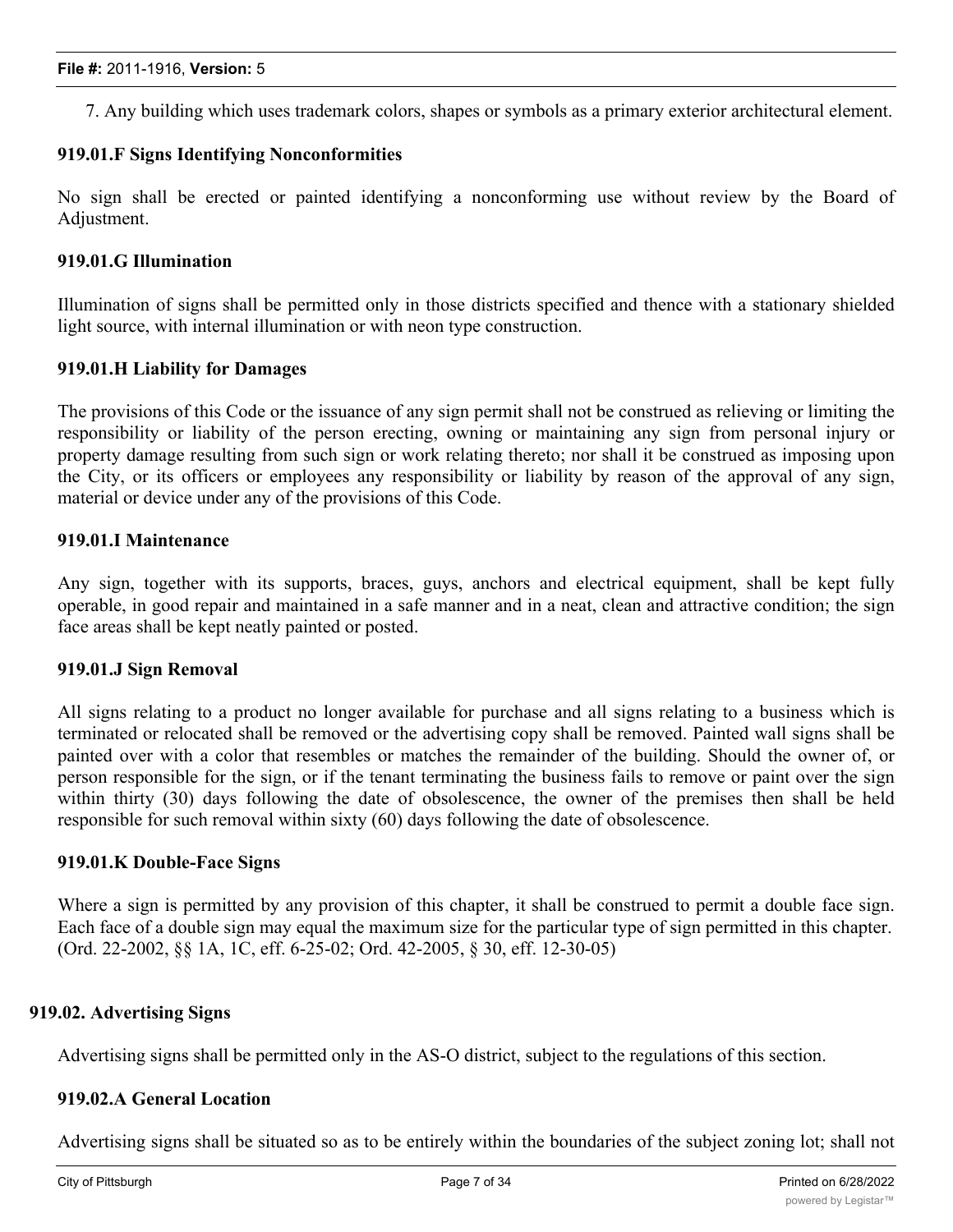extend above the roof line or parapet wall, whichever is higher, of any building to which it may be attached; and shall not be located within the boundary lines of any railroad right-of-way or upon any zoning lot on which a railroad passenger station or other railroad building is located.

# **919.02.B Subdistricts**

There shall be two (2) subdistricts established within the AS-O District - Subdistrict A and Subdistrict B, as indicated on the Zoning District Map. Regulations applying to these subdistricts are indicated below. TABLE INSET:

|                       | Subdistrict A |     | Subdistrict B |            |
|-----------------------|---------------|-----|---------------|------------|
| Districts (permitted) |               |     | <b>ILNCI</b>  | <b>UNC</b> |
| Max. Size (sq. ft.)   |               | 750 | 1378          | 378        |
| Max. Height (feet)    | 43            |     | $\vert$ [35]  |            |

# **919.02.C Electronic Advertising Signs**

## **1. General**

Electronic advertising signs may be erected, maintained, and replaced according to the standards set forth below relating to motion, dwell time, brightness, location, and operational controls as applicable. All electronic advertising signs shall also comply with all requirements for signs set forth in Article VI, Section 919 of the zoning ordinance.

#### **2. Conflicts**

The provisions of this section shall take precedence over any conflicting provisions in Section 919 relating to advertising signs unless the conflicting provisions result in greater limitations on electronic advertising signs.

#### **3. New Electronic Advertising Signs**

Electronic Signs as defined in Section 919.01.C.3 shall be permitted within AS-O - Subdistrict A only, and shall be approved by the Zoning Board of Adjustment as Special Exceptions, according to the Special Exception Review Standards of 922.07, and subject to the following criteria:

## **(a) Motion**

All motion is prohibited on an electronic advertising sign face. Electronic advertising signs shall have only static text and graphics.

#### **(b) Dwell Time**

The text, image, or display on an electronic advertising sign may not change more than once every thirty (30) seconds. Twirl time between subsequent text, images, or display shall not exceed twenty-five hundredths (0.25) of a second.

#### **(c) Brightness**

During daylight hours between sunrise and sunset, luminance shall be no greater than two thousand five hundred (2,500) nits. At all other times, luminance shall be no greater than two hundred fifty (250) nits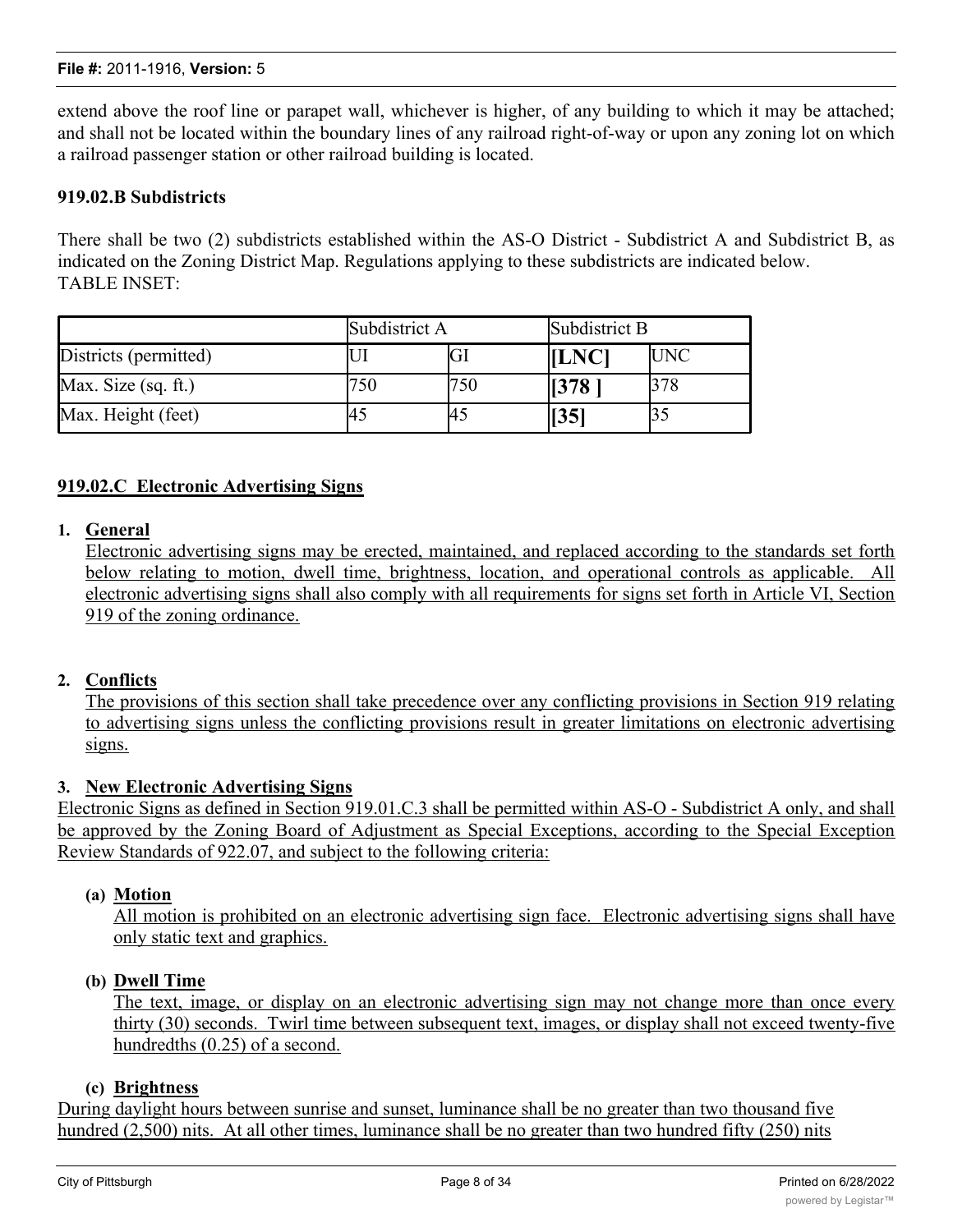# **(d) Location**

.

- i. New electronic advertising signs are prohibited in City Designated Historic Districts and the Riverfront Overlay District as defined in 906.03.E.
- ii. No electronic advertising sign shall be erected or maintained in such a manner as to obscure or otherwise physically interfere with an official traffic sign, signal or device, or to obstruct or physically interfere with the driver's view of approaching, merging or intersecting traffic.

# **(e) Controls/Testing/Annual Certification**

- i. All electronic advertising signs shall be equipped with an automatic dimmer control or other mechanism that automatically controls the sign's brightness as provided above.
- ii. Prior to approval of any permit to operate an electronic advertising sign, the applicant shall certify that the sign has been tested and complies with the motion, dwell time, brightness, and other requirements herein.
- iii. The owner and/or operator of an electronic advertising sign shall submit an annual report to the city certifying that the sign complies with the motion, dwell time, brightness, and other requirements herein.

# **(f) Maintenance**

Routine maintenance of electronic advertising signs is permitted including the replacement of solid state electronic components, subject to compliance with regulations set forth in Section 919.02.C relating to motion, brightness, and dwell time.

# **4. Existing Electronic Advertising Signs**

Existing electronic advertising signs that do not meet the standards set forth above for new electronic advertising signs shall become non-conforming uses and structures subject to the provisions of Article VII, Chapter 921, Nonconformities. Should an existing electronic advertising sign be reconstructed then it shall be subject to review and approval as a new Electronic Advertising Sign in accordance with 919.02.C.

# **5. Conversion of Existing Non-Electronic Advertising Signs**

An existing non-electronic advertising sign may be converted to an Electronic Advertising Sign if the proposed Electronic Advertising Sign meets all requirements of Section 919.02. Applications for conversion shall be subject to review and approval as new Electronic Advertising Signs in accordance with 919.02.C.

# **6. Conversion of Existing Nonadvertising Signs**

An existing Nonadvertising sign may be converted to an Electronic Advertising Sign if the proposed Electronic Advertising Sign meets all requirements of Section 919.02. Applications for conversion shall be subject to review and approval as new Electronic Advertising Signs in accordance with 919.02.C.

# **919.02.[C]D Separation from Other Uses**

The face of an advertising sign shall be situated so that it is not visible within a sight distance of three hundred fifty (350) feet of the following:

1. Property in a residential or EMI zoning district;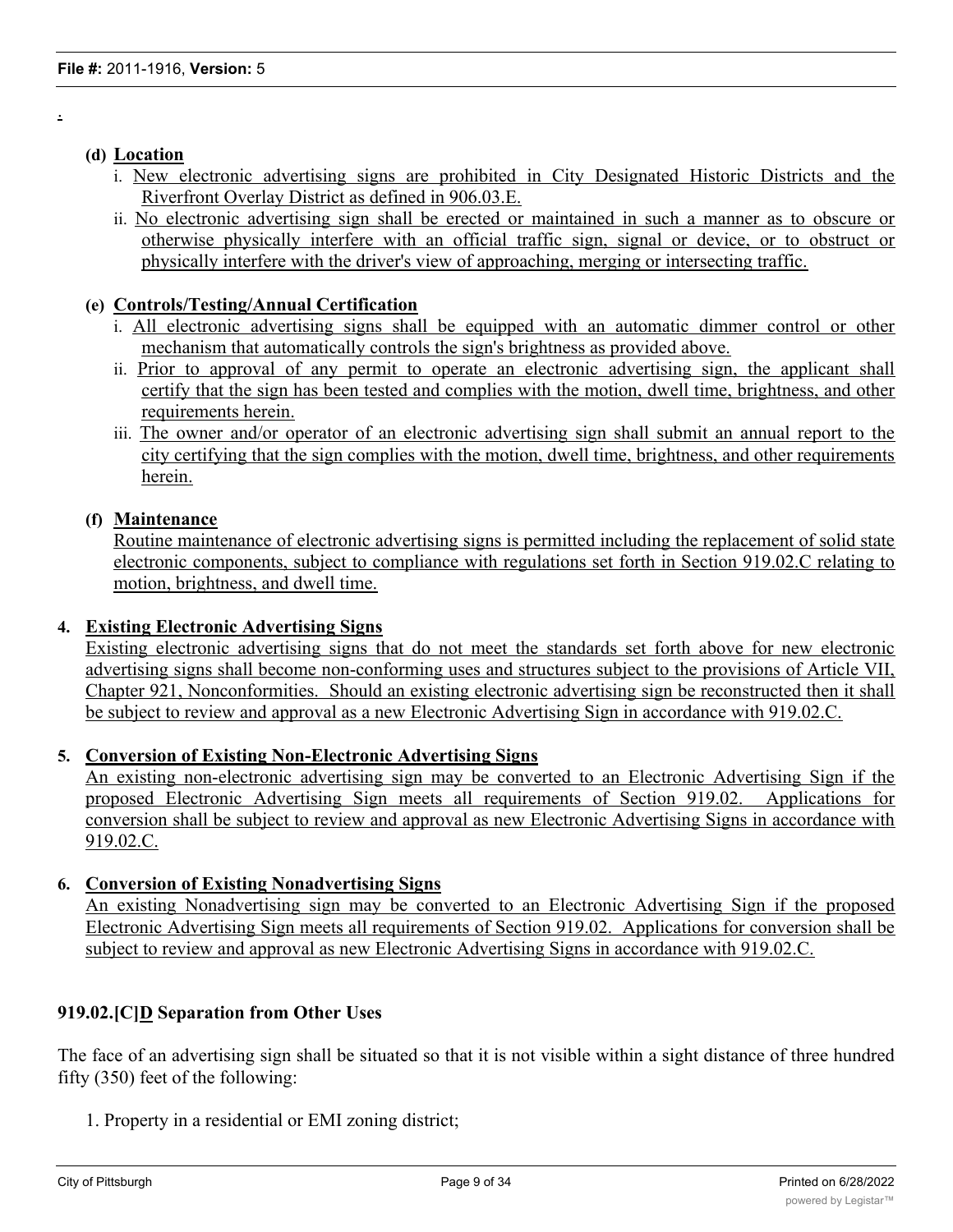- 2. Park or recreation area of one-quarter (1/4) acre or more;
- 3. Cultural service;
- 4. The center line of a restricted access highway or center line of ramps thereof.
- 5. The floodway of the Allegheny, Monongahela or Ohio Rivers;

6. The entry or exit points of the Liberty Tunnels, The Fort Pitt Tunnels, The Squirrel Hill Tunnels or the Wabash Tunnels;

7. Any bridge which crosses the Allegheny, Monongahela, or Ohio Rivers.

# **919.02.[D]E No Painting Directly on Walls**

Advertising signs shall not be painted directly on the wall of any building.

# **919.02.[E]F Number Allowed**

The number of advertising sign structures shall be limited to one (1) structure per zoning lot which shall contain no more than two (2) separate sign faces. The faces may be arranged: back-to-back, side-to-side, decked or Vtype. In no case shall there be more than one (1) sign face on any wall of a building.

## **919.02.[F]G Maximum Face Area**

The square foot face area of an advertising sign shall not exceed seven hundred fifty (750) square feet in Subdistrict A and three hundred seventy-eight (378) square feet in Subdistrict B. The face shall not exceed twenty (20) feet in height or sixty (60) feet in length.

# **919.02.[G]H Height**

The height of an advertising sign shall be measured from the ground elevation nearest to the sign to the highest elevation of the sign structure, the overall height of the sign shall not exceed a height of thirty-five (35) feet in Subdistrict B and forty-five (45) feet in Subdistrict A. All signs shall be setback within the buildable area of the zoning lot in accordance with the area requirements of the applicable zoning district.

# **919.02.[H]I Spacing**

The spacing of advertising signs shall be limited as follows:

1. Along restricted access highways or interchange ramps thereof; no two (2) sign structures , including any combination of advertising signs and electronic advertising signs, shall be spaced less than one thousand five hundred (1,500) feet apart;

2. Along any other right-of-way; no two (2) sign structures, including any combination of advertising signs and electronic advertising signs, shall be spaced less than five hundred (500) feet apart;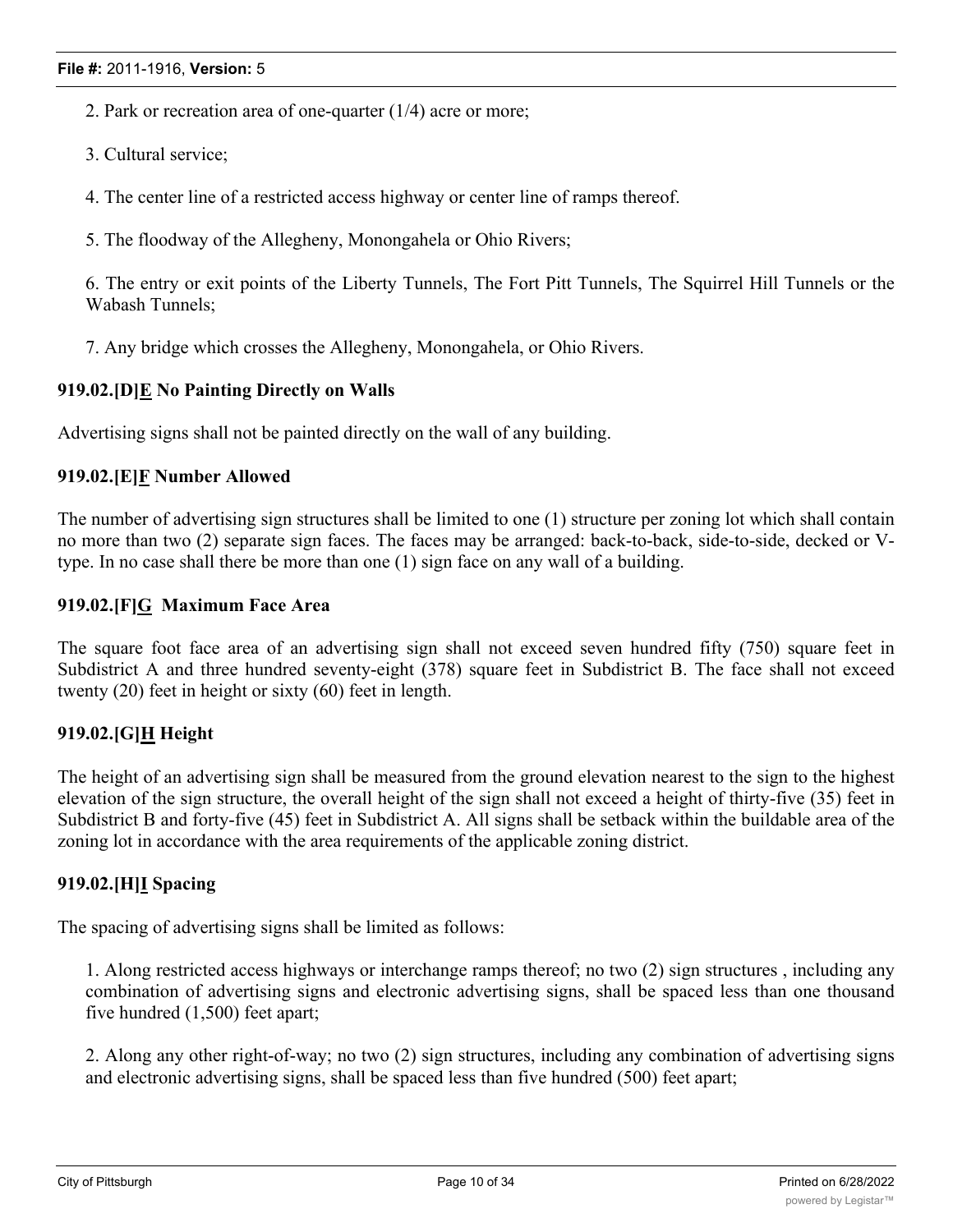3. The distance between sign structures shall be measured along the center line of the roadway on which the signs are located, and shall extend along the center line of any intersecting roadway. The closest point of the center line to the pertinent sign shall provide the point from which measurements along the center line are taken.

# **919.02.[I]J Illumination**

The illumination of advertising signs shall be limited as follows:

1. Illumination shall be effectively shielded so as to prevent beams or rays of light from being directed at any portion of the traveled rights of way or which is of such intensity or brilliance as to cause glare or to impair the vision of the driver of the vehicle, or which interferes with any driver's operation of a motor vehicle;

2. Illumination shall not be permitted that interferes with the effectiveness of or obscures an official traffic sign, device or signal;

**[3**. **Advertising signs shall not be permitted that contain, include or are illuminated by any flashing, intermittent or moving lights except those giving public service information such as time, date, temperature, weather or similar information.]**

**[919.02.J Motion]**

**[Advertising signs that contain any form of motion shall be limited as follows:**

**1. Rotation of any visual component shall be limited to fifteen (12) revolutions per minute, except electronic message signs in GT-A, GT-B, DR-B, and CP Districts;**

**2. he component involving movement shall not project more than two (2) feet from the face of sign nor shall it extend beyond the vertical or horizontal "area of sign" as defined in this chapter.**

**3. Any mechanical component which is the source of movement shall be concealed in such a manner as to not be obvious;**

**4. Movement shall not be permitted that interferes with the effectiveness of or obscures an official traffic sign, device or signal;**

**5. Movement shall not be permitted that adversely affects the community taking into consideration** the character of the uses in the vicinity, the possible effect on vehicular traffic and the relationship of **the use to its immediate surroundings and to other areas of the City from which it may be viewed.]**

919.02.K Location on Restricted Access Highways

Any advertising sign erected after May 10, 1958, shall be removed by the owner thereof, at the owner's expense, within one (1) year after the affected portion of any highway becomes or is designated a restricted access highway in accordance with the provisions of this Code and has been officially opened for public use, if an advertising sign is within three hundred fifty (350) feet of the center line of such highway or the interchange ramps thereof and the face of an advertising sign is visible therefrom.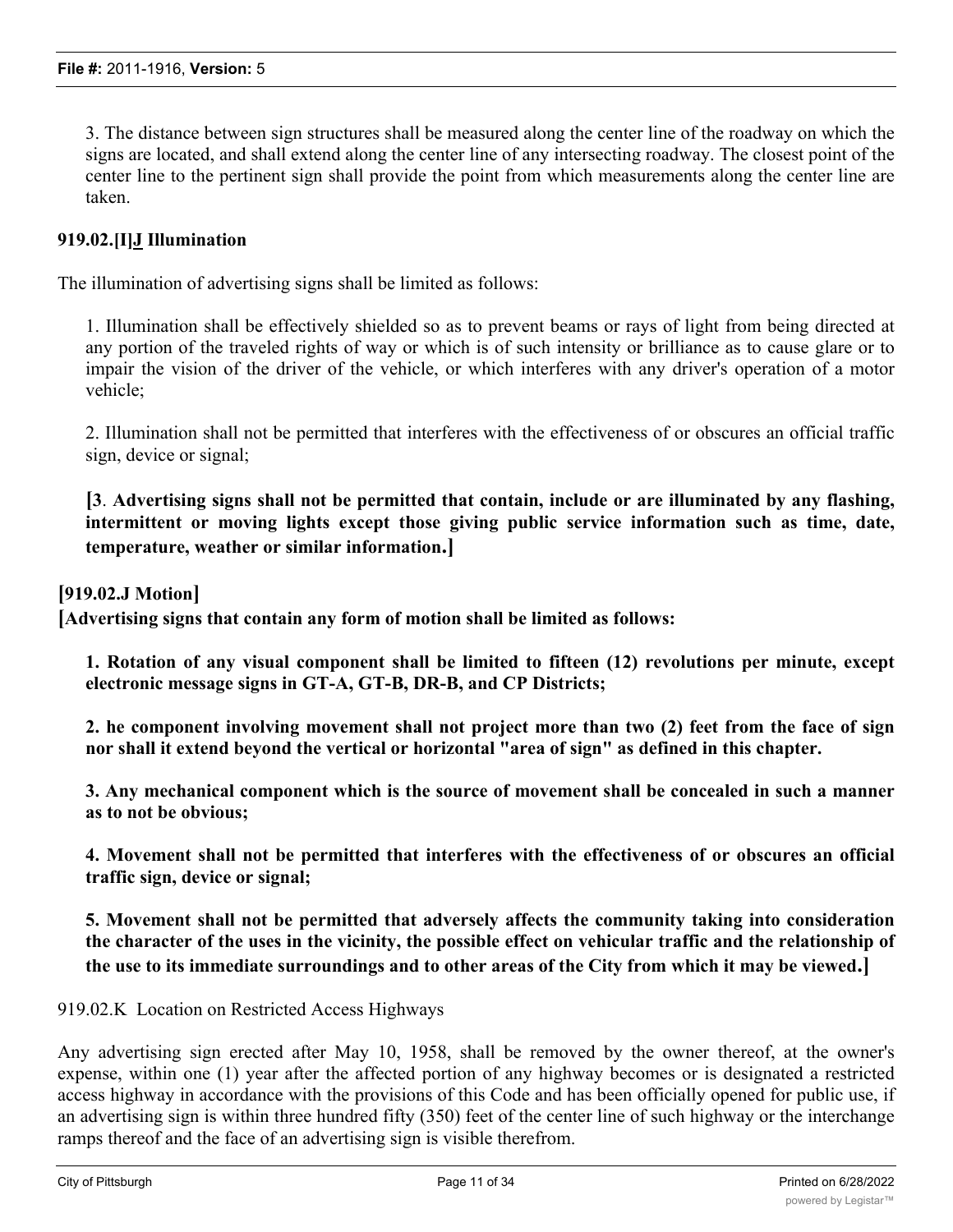# **919.02.L General Prohibitions**

1. No advertising sign shall be erected or maintained in such a manner as to obscure or otherwise physically interfere with an official traffic sign, signal or device, or to obstruct or physically interfere with the driver's view of approaching, merging or intersecting traffic.

2. No advertising sign shall be erected or mintaine which imitates or resembles an official traffic sign, signal or device.

3. No advertising sign shall be erected, painted or maintained upon trees, rocks, other natural features or that which is structurally unsafe or in disrepair.

## **919.02.M Maintenance**

Any advertising sign, together with its supports, braces, guys, anchors and electrical equipment, shall be kept fully operable, in good repair and maintained in a safe manner and in a neat, clean and attractive condition. The display surfaces of all advertising signs shall be kept neatly painted or posted.

## **919.02.N Nonconforming Advertising Signs**

A nonconforming advertising sign may be continued only as provided in this section:

1. Normal maintenance of a nonconforming sign may occur, including any necessary repairs or alterations which do not enlarge, extend, or intensify the nonconformity;

2. No structural alteration, enlargement, or extension shall be made of a nonconforming sign, except when the alteration is required by law or will eliminate the nonconforming condition;

3. Shall not be moved to a different location;

4. Poster paper and panel copy boards may be replaced. Painted bulletin boards may be repainted.

5. If a nonconforming sign is damaged or destroyed by any means to the extent of fifty (50) percent or more of its replacement value at the time of the damage or destruction (based on prevailing costs), the sign shall be made to conform to the provisions of this section. However, if the damage or destruction is less than fifty (50) percent of the replacement value, then the sign may thereafter be restored to its original condition.

6. An electronic advertising sign shall not replace an advertising sign, and an advertising sign shall not replace an electronic advertising sign, unless the replacement sign meets all of the requirements of Sec. 919 for a new sign.

# **919.02.O Location in Historic Districts**

Advertising signs in City designated Historic Districts or within one hundred (100) feet of and visible from such Districts shall be approved by the Historic Review Commission prior to obtaining zoning approval.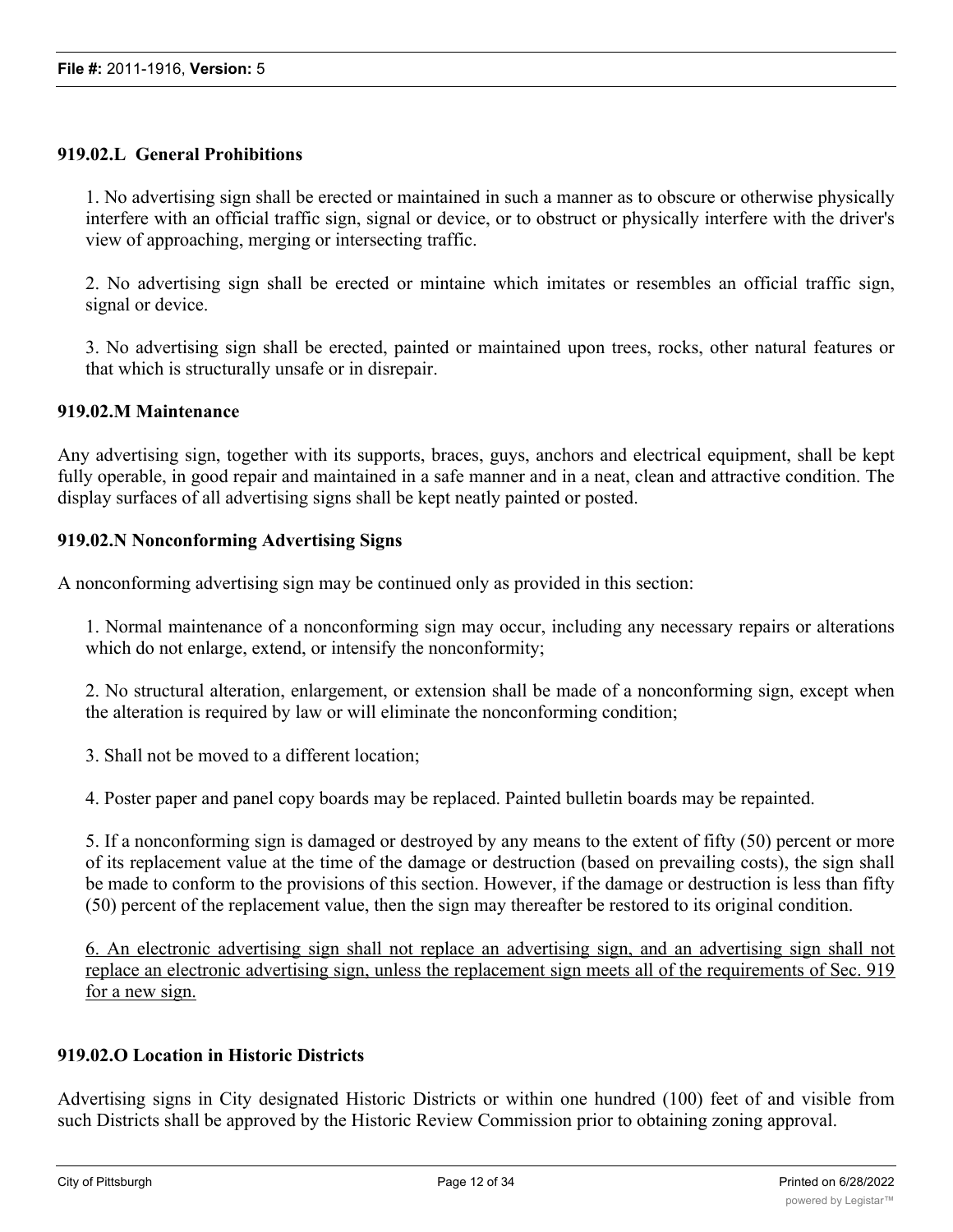# **919.02.P Annual Inspection Tags**

The Bureau of Building Inspection shall annually issue inspection tags for each sign face as follows:

1. The Chief of the Bureau of Building Inspection shall issue an inspection tag for each advertising sign. The tag shall contain a number peculiar to that sign face. The Chief shall inspect each advertising sign annually and if it complies with the provisions of the Code shall issue a renewal sticker to be affixed to the inspection tag. The color of the renewal sticker shall be changed annually to simplify visual inspection. The tag and renewal sticker issued for a sign which is subsequently removed shall be returned to the Bureau of Building Inspection.

2. The Chief of the Bureau of Building Inspection is authorized and directed to make reasonable rules and regulations for implementation and administration of an annual inspection tag and sticker system.

## **919.02.Q Advertising Signs on Public Transit Shelters, as follows:**

Advertising signs shall only be permitted on public transit shelters located within the public right-of-way, which comply with the provisions of Chapter 419 of Title Four, Article I of the Pittsburgh Code of Ordinances. Additionally, public information kiosks, installed by, or under the direction of, the City of Pittsburgh, with advertising signs shall also be permitted, whether on private property, public property, or in the public right-ofway. Both must meet the following criteria:

(a) Advertising signs shall not be located within any residential Zoning District;

(b) Such signs shall not exceed twenty-four (24) square feet in display surface per sign;

(c) There shall be a maximum of two (2) advertising signs or one (1) back-to-back advertising sign on each shelter or kiosk;

(d) Sign display areas must be integral to the design of the structure and may not extend more than five (5) inches from the face of the structure; and

(e) No advertising display shall exceed the height of the structure.

#### **919.03. Nonadvertising Signs.**

The regulations of this section shall apply to signs other than advertising signs. Nonadvertising signs shall be permitted in accordance with the regulations of this section.

## **919.03.A Signs Inside Buildings**

Signs on the inside of the buildings or other structures, designed not to be seen from the exterior of such buildings or structures shall be permitted in any district with unlimited size and interior location.

#### **919.03.B Flags**

Official government flags, emblems and insignia shall be permitted in any district with unlimited size and location.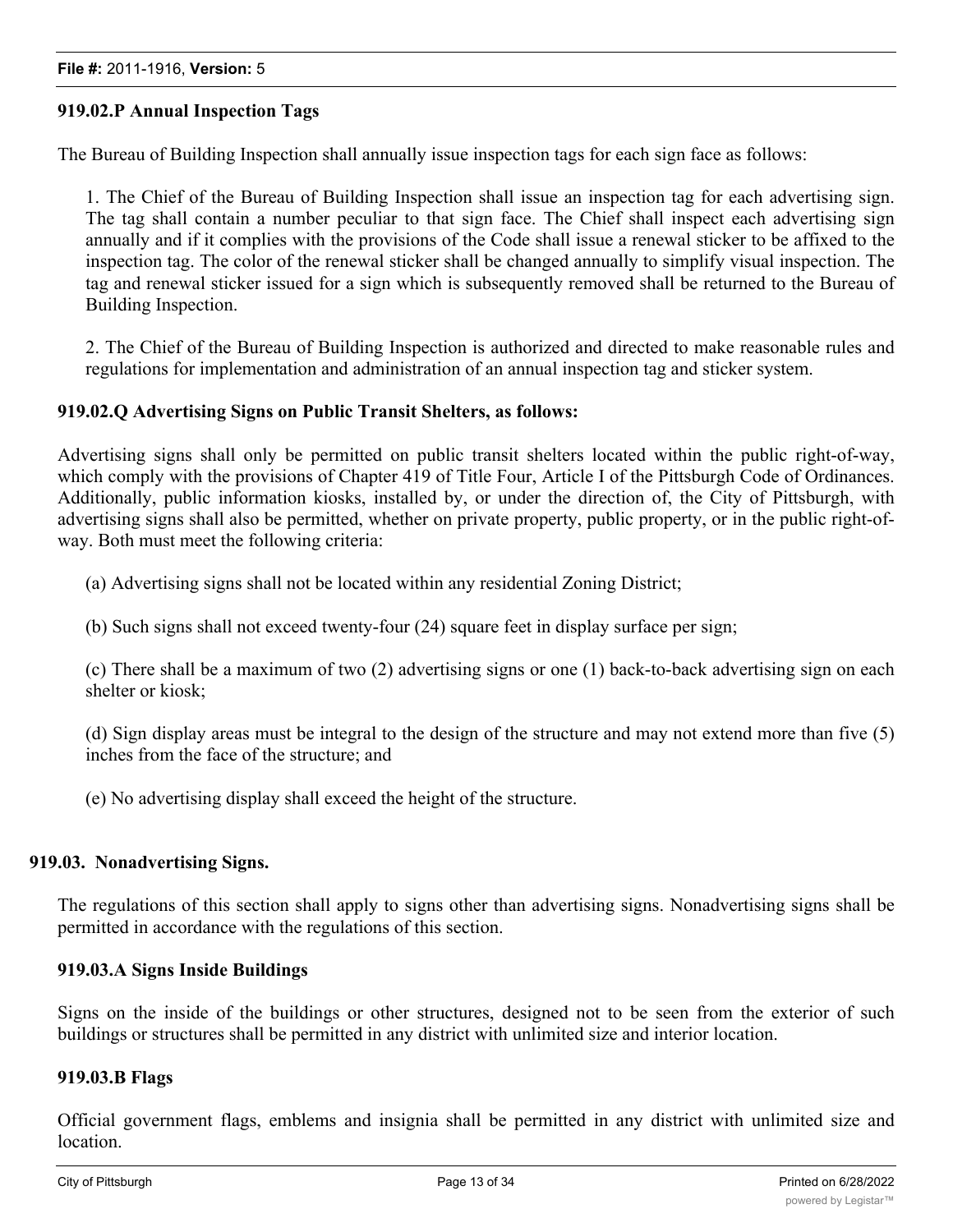# **919.03.C Plaques, Cornerstones and Nameplates**

Memorial plaques, cornerstones or name plates bearing only the name of the owner, the name or use of the structure or the date of erection of the structure shall be permitted in any district, subject to the following:

1. Such signs shall be limited to one (1) of each type for each structure and shall not exceed four (4) square feet in face area;

2. Such signs shall be limited to one (1) along each street frontage, built in or attached to a wall of the structure.

# **919.03.D Historic Tablets**

Historic tablets or building directories bearing only the name of the owner, the name or use of the structure and its occupants, the date of erection of the structure or reading matter commemorating a person, event or significance of the location shall be allowed in all districts, subject to the following standards:

## **919.03.D.1 Residential Districts**

In residential zoning districts, such signs:

(a) Shall not exceed eight (8) square feet in face area;

(b) Shall be limited to one (1) along each street frontage;

(c) May be attached to a wall of the building and shall not project more than four (4) inches therefrom or may be situated as a ground sign and shall not exceed more than twelve (12) feet from the top of the sign to the grade beneath the sign.

# **919.03.D.2 Other Districts**

In districts other than residential zoning districts, such signs:

(a) Shall not exceed twelve (12) square feet in face area;

(b) Shall be limited to one (1) along each street frontage;

(c) May be attached to a building wall and no part of the sign shall project more than four (4) inches at a height below six (6) feet eight (8) inches from the grade beneath the sign. Signs attached to the building at a height above six (6) feet eight (8) inches from the bottom of the sign to the grade beneath the sign shall not project more than three (3) feet from the building.

#### **919.03.E Bulletin Boards**

Bulletin boards of religious and other institutions used to indicate the services or activities offered on the premises shall be permitted in any district provided that such signs:

1. Shall not exceed thirty (30) square feet in face area; and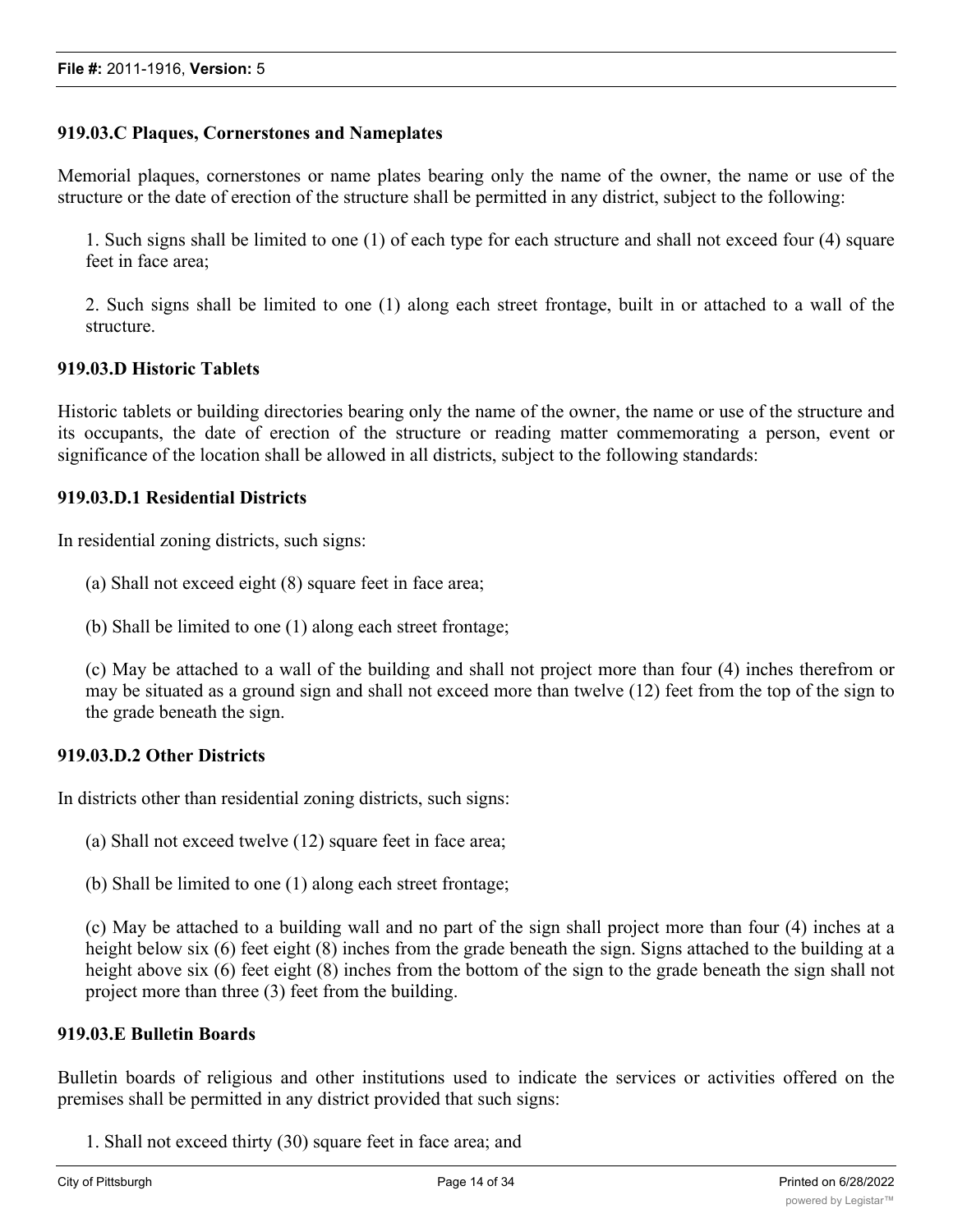2. Shall be limited to one (1) along each street frontage.

# **919.03.F Real Estate and Political Signs**

Temporary real estate signs pertaining to the sale or lease of the premises and temporary political campaign signs or posters relating to the election of a person to public office, to a political party or to a matter to be voted upon at an election called by a public body shall be subject to the following regulations.

## **919.03.F.1 General**

(a) Such signs may be attached to a building wall and no part of the sign shall project more than four (4) inches at a height below eighty (80) inches from the grade beneath the sign. Signs attached to the building at a height above eighty (80) inches from the bottom of the sign to the grade beneath the sign shall not project more than three (3) feet from the building.

(b) Such signs shall be removed within thirty (30) days following the sale or election. An elected candidate in a primary election may maintain the sign until thirty (30) days following the general election.

# **919.03.F.2 Residential, LNC, UNC, GT, DR, EMI Districts**

In the Residential, LNC, UNC, HC, GT, DR and EMI zoning districts such signs:

- (a) Shall not exceed twelve (12) square feet in face area;
- (b) Shall be nonilluminated and limited to one (1) along each street frontage.

# **919.03.F.3 HC, NDI, UI and GI Districts**

In the HC, GI, UI and NDI zoning districts, such signs:

- (a) Shall not exceed thirty-two (32) square feet in face area;
- (b) Shall be limited to two (2) along each street frontage and may be illuminated.

#### **919.03.G Address Signs**

Street address numerals shall be permitted in any district provided the face area shall not exceed two (2) square feet.

#### **919.03.H Holiday Displays**

Temporary displays or signs in the nature of decorations, clearly incidental and commonly associated with any national, local or religious holiday, permitted in any district provided:

1. They shall not be displayed for a period of more than ninety (90) consecutive days nor more than ninety (90) days in any one (1) year;

 $2.2\pm 0.02$  may extend over public right-of-ways provided authorization is supplied by the Director of the Director of the Director of the Director of the Director of the Director of the Director of the Director of the D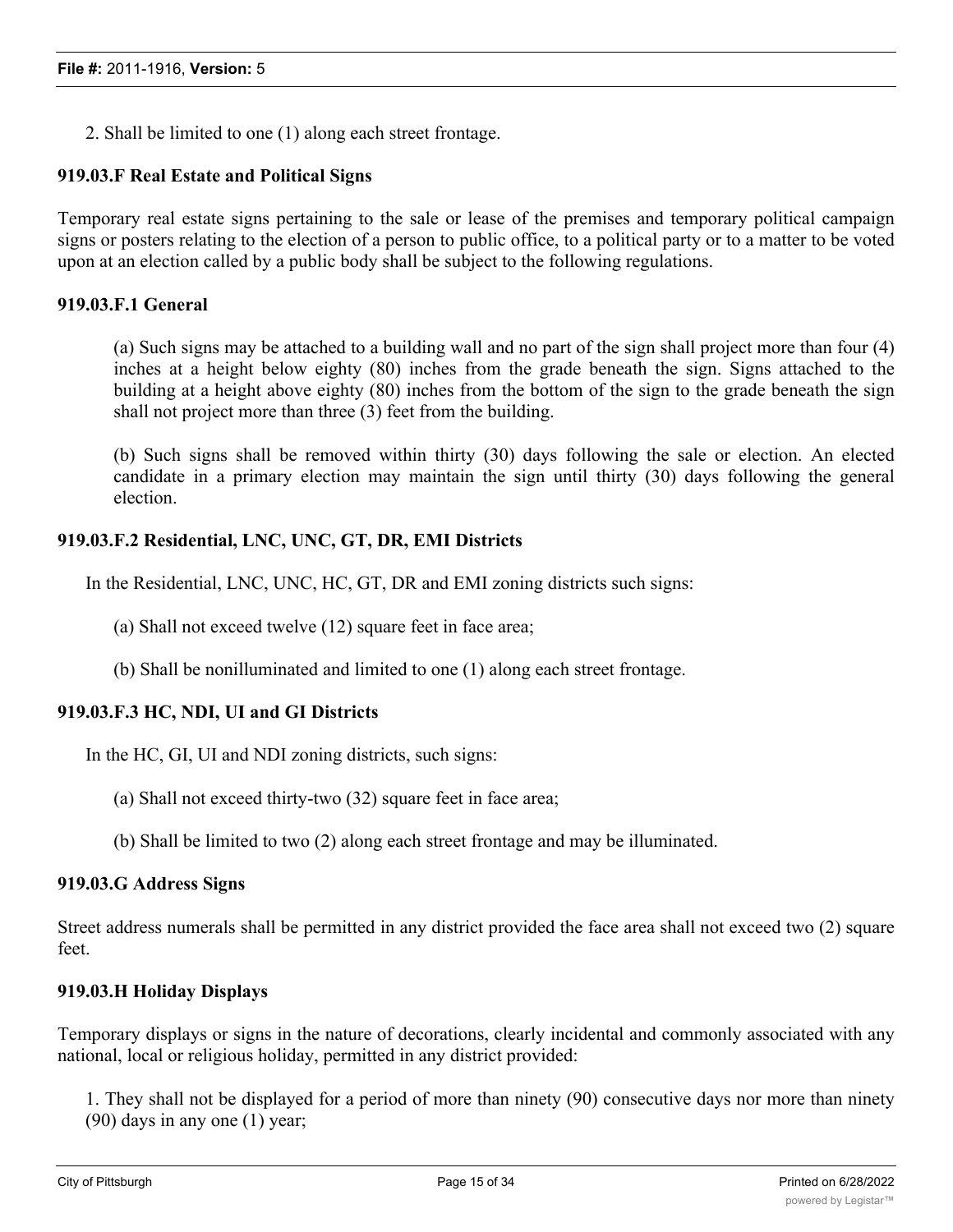2. They may extend over public right-of-ways provided authorization is supplied by the Director of the Department of Public Works and the Chief of the Bureau of Building Inspection.

# **919.03.I Convenience Information Signs**

Convenience information signs, such as date, time and weather, and official emblems of on-premises religious, charitable, public and nonprofit organizations may be permitted in any district provided that such signs:

1. Shall not contain advertising matter attached to or integrated with or as part of such sign;

2. May be attached to a building wall and no part of the sign shall project more than four (4) inches at a height below eighty (80) inches from the grade beneath the sign. Signs attached to the building at a height above eighty (80) inches from the bottom of the sign to the grade beneath the sign shall not project more than three (3) feet from the building.

3. Shall not exceed eighteen (18) square feet in face area;

4. The Zoning Administrator shall determine whether such sign is appropriate at the specific location taking into consideration the character of the uses in the vicinity, the possible effect of vehicular traffic, if any, and the relationship of the use to its immediate surroundings and to other portions of the City from which it may be viewed, including the size, height, extent and other characteristics.

#### **919.03.J Public Information Signs**

Public service and information signs of such size and type and in such locations approved by the Director of the Department of Public Works, intended to satisfy the public need, are permitted in any district, including:

- 1. Convenience signs identifying location of rest rooms, freight entrances and parking areas;
- 2. Government signs for the control of traffic and other regulatory purposes;
- 3. Public transit service signs;
- 4. Public utility information signs;
- 5. Safety signs;
- 6. Signs erected by a public agency in the performance of a public duty;
- 7. Signs indicating scenic or historic points of interest;
- 8. Street signs;
- 9. Trespassing signs;
- 10. Other directional signs as may be deemed necessary for the preservation of the public safety.

#### **919.03.K Public Parking Identification and Rate Signs**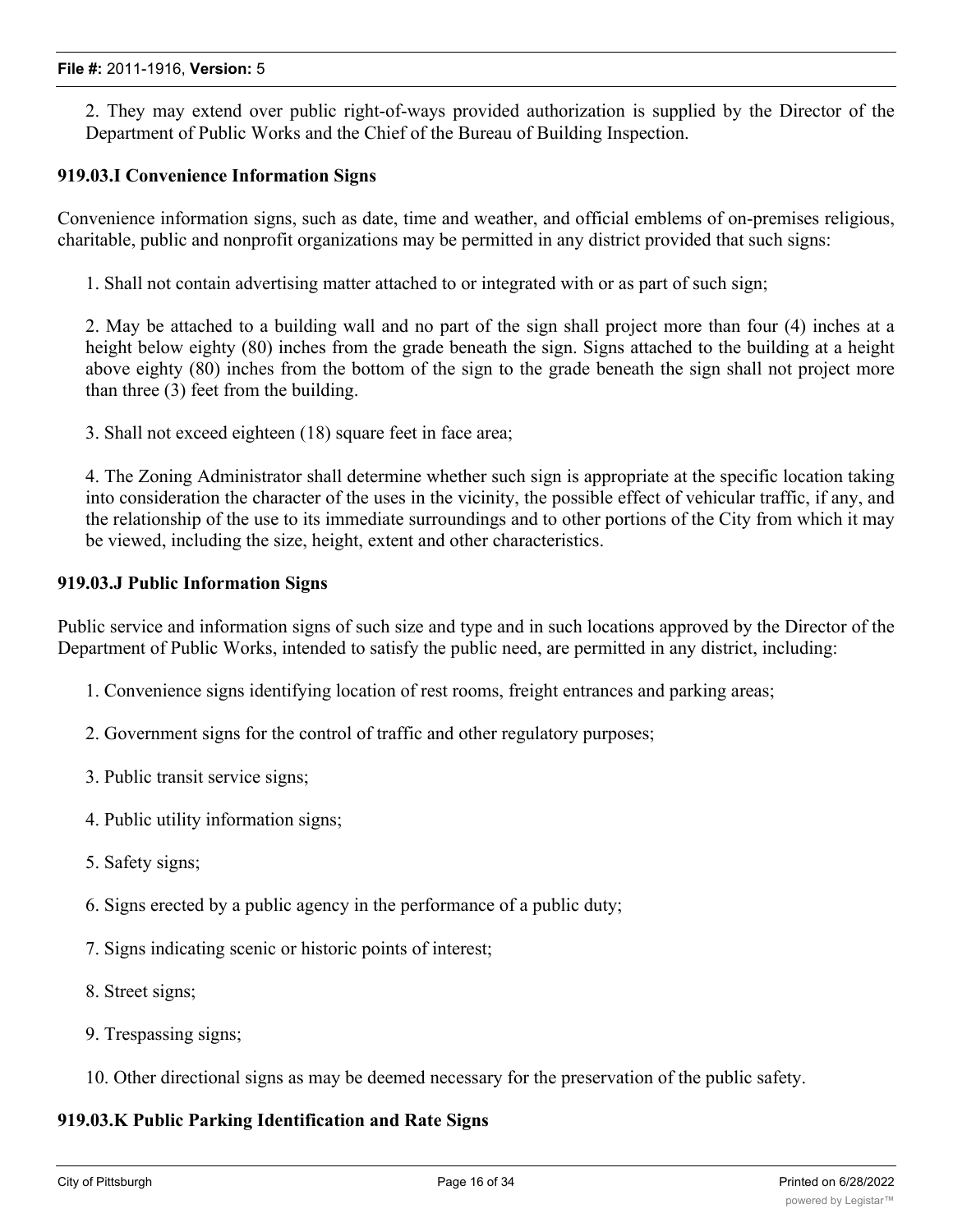# **919.03.K.1 Residential Districts**

In residential zoning districts, public parking identification and rate signs:

(a) Shall not exceed eight (8) square feet in face area;

(b) Shall be limited to one (1) sign within the vicinity of each entrance.

## **919.03.K.2 Other Districts**

In districts other than residential zoning districts, any number of public parking identification and rate signs shall be permitted, provided that the total accumulated face area of such signs does not exceed twenty-four (24) square feet.

## **919.03.L Home Occupation Signs**

Signs required by licensing requirements:

- 1. Shall not exceed four (4) square feet in face area;
- 2. Shall be limited to one (1) sign for each principal entrance;

3. May be attached to a wall of the building and shall not project more than twelve (12) inches therefrom or may be situated as a pole sign not extending more than ten (10) feet from the top of the sign to the grade beneath the sign and shall be setback at least five (5) feet from any lot line when such space is unoccupied by building;

4. Shall be nonilluminated.

#### **919.03.M Business Signs and Identification Signs**

Business signs or identification signs (other than the miscellaneous signs described in Sec. 919.03.A through Sec. 919.03.L, and Sec. 919.03.N )shall be allowed in accordance with the following standards.

#### **919.03.M.1 General**

(a) Ground signs shall be situated on the zoning lot, shall not extend beyond any street line or lot line and shall not extend above the height limit of the respective zoning district, unless otherwise designated;

(b) The face area of signs shall not exceed a vertical measurement of twenty (20) feet;

(c) Such signs may be attached to a building wall and no part of the sign shall project more than four (4) inches at a height below eighty (80) inches from the grade beneath the sign; except projecting signs as defined in 919.03.M.8. Signs attached to the building at a height above eighty (80) inches from the bottom of the sign to the grade beneath the sign shall not project more than three (3) feet from the building; and

(d) May be illuminated.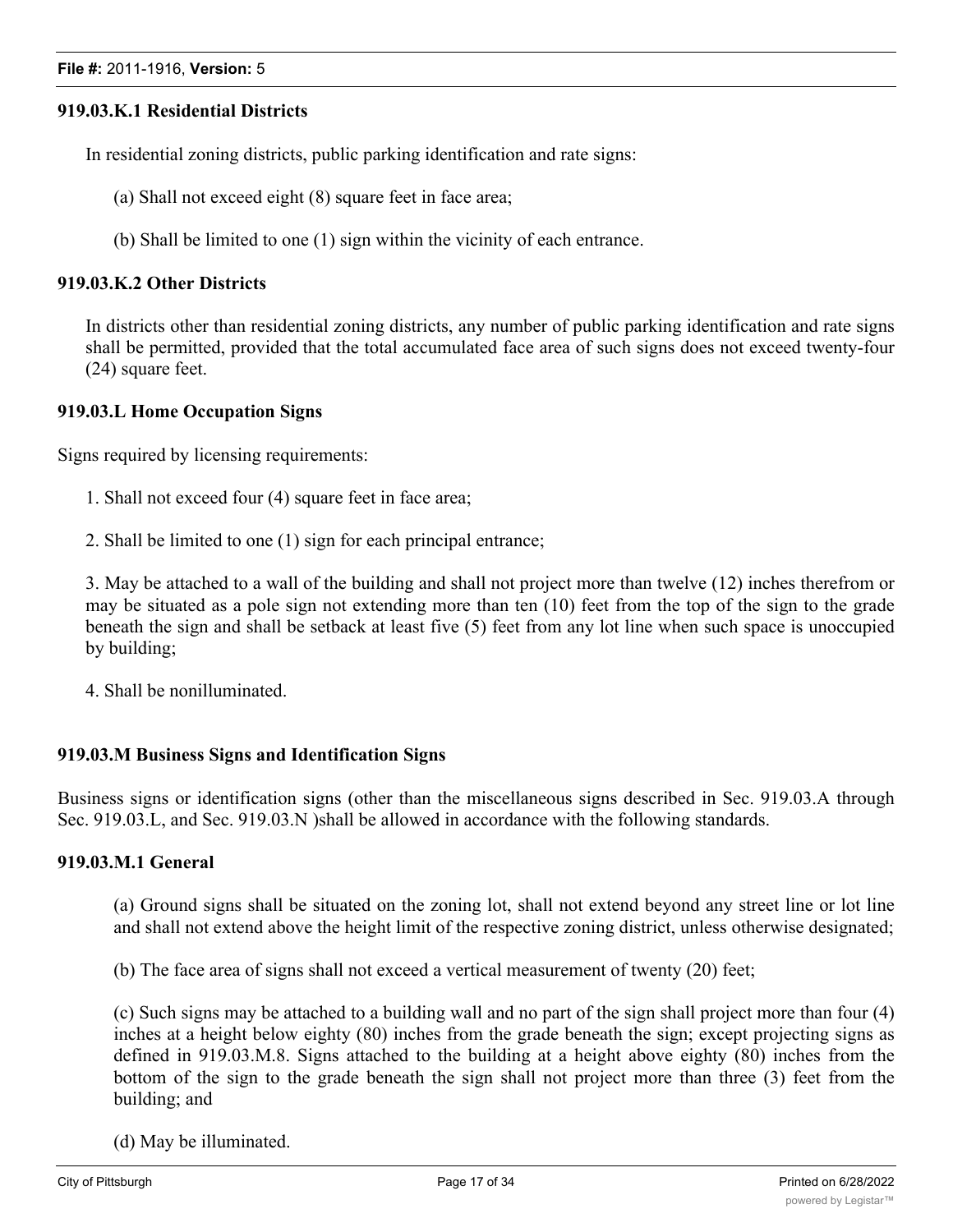**[919.03.M.2 Signs Containing Animation, Rotation or Illumination in HC, GT, NDI, UI and GI Districts**

**[In the HC, GT, NDI, UI and GI zoning districts, such signs may contain animation, rotation or illumination that flashes or is intermittent provided:**

**(a) Revolving or rotating components shall not exceed a speed of eight (8) revolutions per minute;**

**(b) Flashing or intermittent illumination shall not be of high intensity, strobe type lights or emergency vehicle type lights;**

**(c) It is demonstrated that such sign is appropriate at the specific location with respect to the impact upon adjacent property uses, particularly those of a public or semi-public nature, taking into consideration the relative size, height and location of the sign, the hours of illumination, type of lighting, color and intensity of lighting, nature and effect of animated components and the nature and number of illuminating devices already in the immediate neighborhood.]**

## **919.03.M.3 RP, EMI and GPR and OPR zoning districts**

In the RP, EMI, GPR and OPR zoning districts:

(a) Wall mounted signs shall be limited to one (1) along each street frontage, not exceeding eighty (80) square feet in face area and shall not extend more than forty (40) feet above grade. Such signs may be attached to a building wall and no part of the sign shall project more than four (4) inches at a height below eighty (80) inches from the grade beneath the sign. Signs attached to the building at a height above eighty (80) inches from the bottom of the sign to the grade beneath the sign shall not project more than three (3) feet from the building.

(b) Ground signs shall be limited to one (1) along each street frontage when the property frontage measures two hundred (200) feet or less. Otherwise, ground signs shall not be spaced within two hundred (200) feet of each other when located on the same zoning lot. Ground signs shall not extend more than twenty (20) feet from the top of the sign to the grade beneath the sign and shall not exceed a total face area of fifty (50) square feet;

(c) Roof signs shall not be permitted;

(d) These signs shall not contain animation, rotation (other than barber poles) or illumination that flashes or is intermittent;

(e) Marquee or canopy sign is a sign attached to, painted on or inscribed upon a marquee or canopy that otherwise complies with any other governmental regulation; the face of such sign shall not project above or below the marquee or canopy, shall not exceed eight (8) inches in height, shall not project more than six (6) inches horizontally from the surface of such marquee or canopy, shall not contain flashing lights or animation and shall not contain any advertising except for the name of the owner, name of the building or the name of the business.

## **919.03.M.4 HC Districts**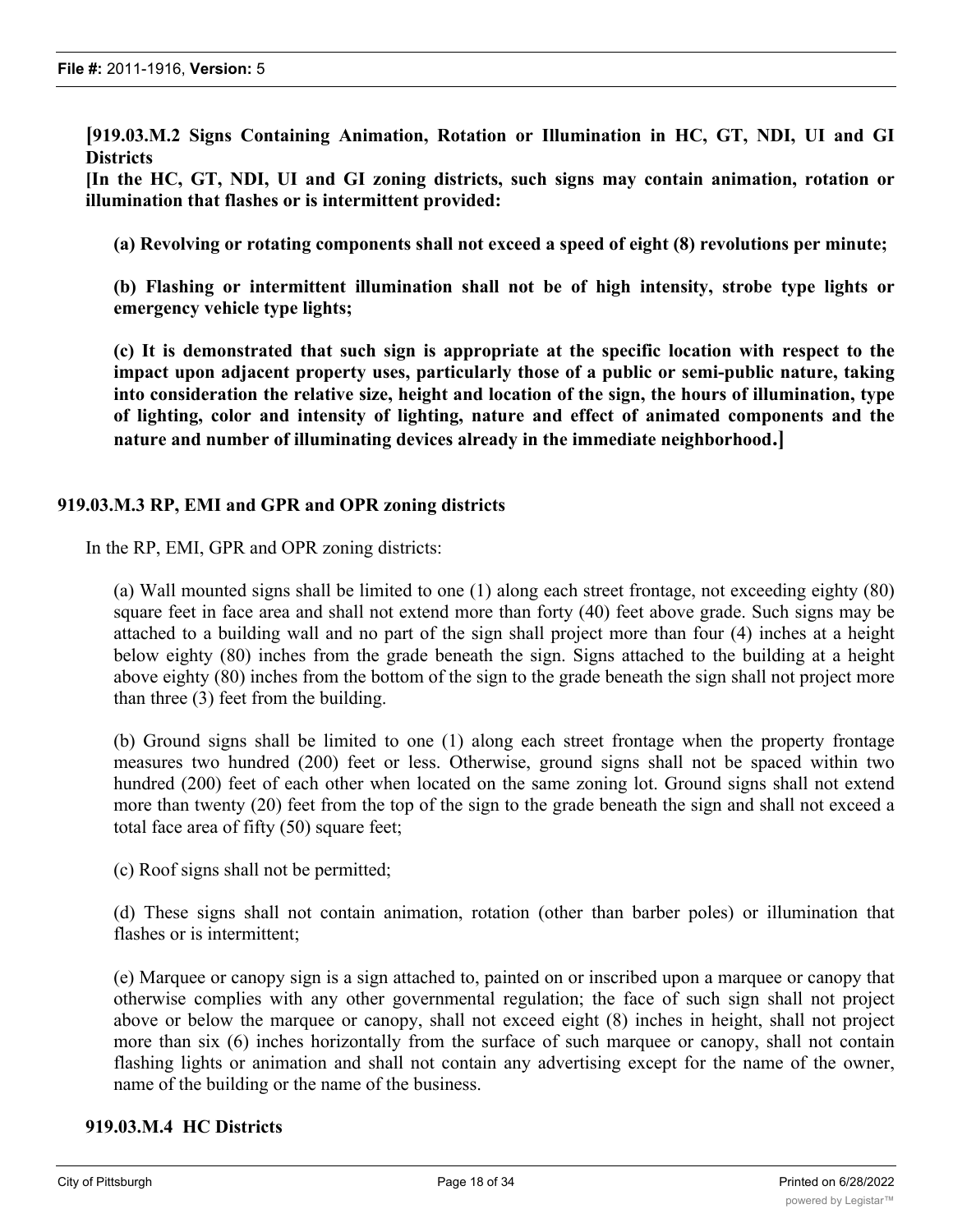In the HC zoning districts:

(a) Wall mounted signs are permitted provided that the total face area attached to a wall shall not exceed two (2) square feet of sign face area for each lineal foot of building wall width to a maximum of eighty (80) square feet, and shall be mounted no higher than forty (40) feet above grade except where expressly permitted. For buildings with multi-commercial tenants on the first and second floors with direct street access one (1) additional tenant business or identification sign shall be permitted per tenant identifying the name of the tenant or business, the total face area of which shall not exceed two (2) square feet of sign face area for each lineal foot of store frontage to a maximum of eighty (80) square feet per sign, and shall be mounted no higher than the second floor above grade. Tenant signs are to be located within the facade area of the tenant. Maximum letter height on all wall signs below forty (40) feet above grade shall be four (4) feet.

(b) Ground signs shall be limited to one (1) along each street frontage when the property frontage measures one hundred fifty (150) feet or less, otherwise ground signs shall not be spaced within one hundred fifty (150) feet of each other when located on the same zoning lot. Ground signs shall not extend more than thirty (30) feet from the top of the sign to the grade beneath the sign and shall not exceed a total face area of sixty (60) square feet;

(c) Signs attached to gasoline dispensing pumps shall be limited to one (1) sign not exceeding four (4) square feet in face area for each pump;

(d) Marquee or canopy sign is a sign attached to, painted on or inscribed upon a marquee or canopy that otherwise complies with any other governmental regulation; the face of such sign shall no project above or below the marquee or canopy, shall not exceed eight (8) inches in height, shall not project more than six (6) inches horizontally from the surface of such marquee or canopy, shall not contain flashing lights or animation and shall not contain any advertising except for the name of the owner, name of the building or the name of the business. Such signs may be attached to a building wall and no part of the sign shall project more than four (4) inches at a height below eighty (80) inches from the grade beneath the sign. Signs attached to the building at a height above eighty (80) inches from the bottom of the sign to the grade beneath the sign shall not project more than three (3) feet from the building.

# **919.03.M.5 LNC, UNC, CP, and AP**

In the LNC, UNC, CP, and AP Districts:

(a) Wall mounted signs are permitted provided that the total face area shall not exceed two (2) square feet of sign face area for each lineal foot of building wall width to a maximum of eighty (80) square feet and shall be mounted no higher than twenty (20) feet above grade except where expressly permitted. For buildings with multi-commercial tenants on the first and second floors one (1) additional tenant business or identification sign shall be permitted per tenant identifying the name of the tenant or business, the total face area of which shall not exceed two (2) square feet of sign face area for each lineal foot of tenant frontage to a maximum of eighty (80) square feet per sign on each wall or facade and shall be mounted no higher than the second floor above grade. Tenant signs are to be located within the facade area of the tenant. Maximum letter height on all wall signs below twenty (20) feet above grade shall be four (4) feet.

(b) Ground signs shall be limited to one (1) along each street frontage when the property frontage measures one hundred (100) feet or less, otherwise ground signs shall not be spaced within one hundred within  $\alpha$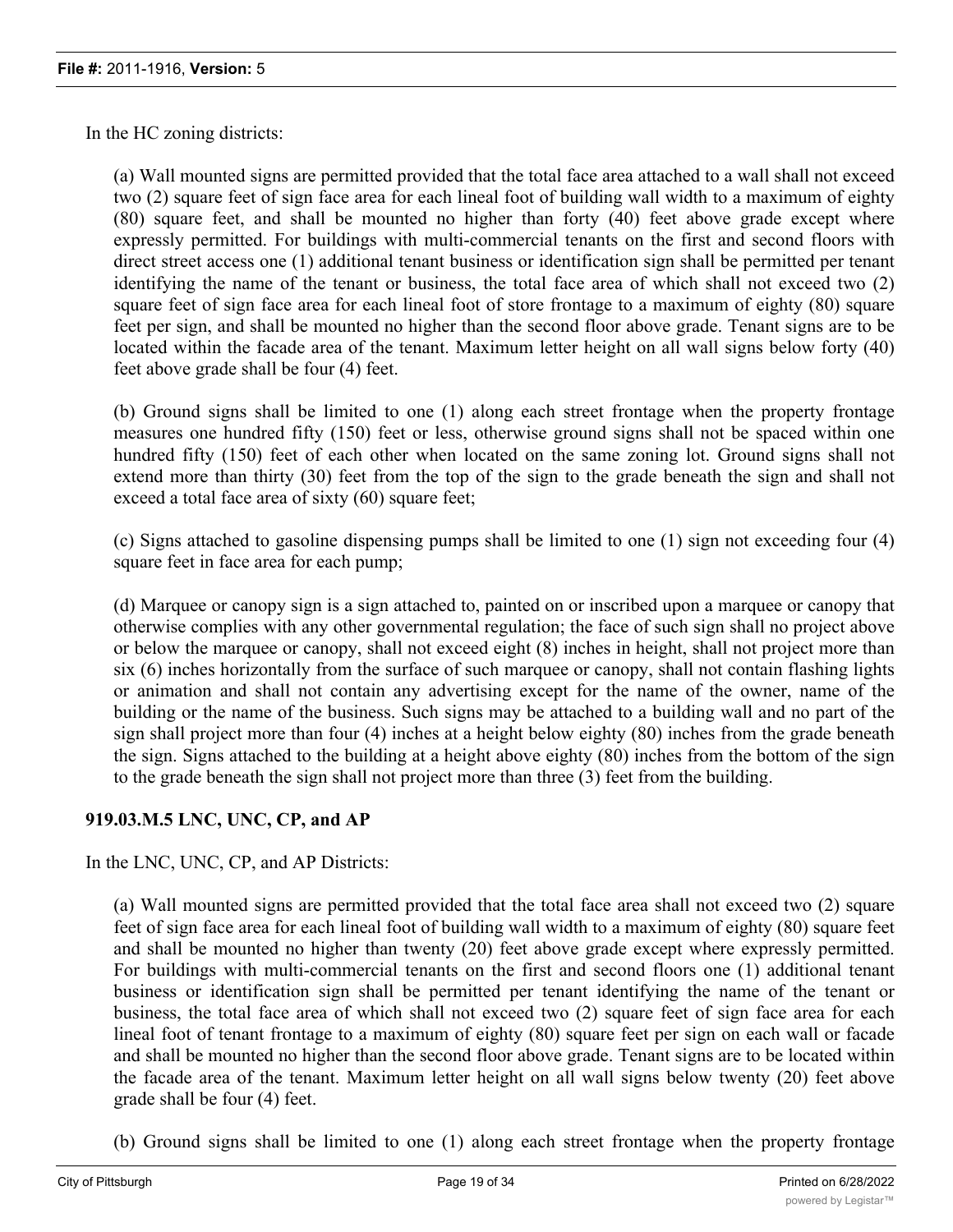measures one hundred (100) feet or less, otherwise ground signs shall not be spaced within one hundred (100) feet of each other when located on the same zoning lot. Ground signs shall not extend more than forty (40) feet from the top of the sign to the grade beneath the sign and shall not exceed a total face area of one hundred fifty (150) square feet;

(c) Marquee or canopy sign is a sign attached to, painted on or inscribed upon a marquee or canopy that otherwise complies with any other governmental regulation; the face of such sign shall not project above or below the marquee or canopy, shall not exceed eight (8) inches in height, shall not project more than six (6) inches horizontally from the surface of such marquee or canopy, shall not contain flashing lights or animation and shall not contain any advertising except for the name of the owner, name of the building or name of the business.

(d) Wall mounted signs mounted between twenty (20) above grade and no higher than forty (40) feet above grade are permitted by Administrator's Exception provided that the following conditions are met:

1. The sign does not exceed two (2) square feet of sign face area for each lineal foot of building wall width.

2. The letters of the sign do not exceed three (3) feet in height

3. The sign is architecturally compatible with the building and surrounding buildings.

4. Zoning Administrator approval is in accordance with PDP review procedures as outlined in the Zoning Ordinance.

5. The sign is limited to the business and identification exclusively and does not repeat itself or include extraneous identifying information.

(e) Wall mounted signs exceeding eighty (80) square feet may be approved by Administrator's Exception if the following conditions are met:

1. The sign does not exceed two (2) square feet of sign face area for each lineal foot of building wall width.

2. The letters of the sign do not exceed three (3) feet in height

3. The sign is architecturally compatible with the building and surrounding buildings.

4. Zoning Administrator approval is in accordance with PDP review procedures as outlined in the Zoning Ordinance.

5. The sign is limited to the business and identification exclusively and does not repeat itself or include extraneous identifying information.

#### **919.03.M.6 NDI, GI and UI Districts**

In the NDI, GI and UI Zoning Districts:

(a) Wall mounted signs are permitted provided that the total face area shall not exceed two (2) square feet of sign face area for each lineal for each lineal foot of building wall width, to a maximum of  $\mathcal{S}(\mathcal{S})$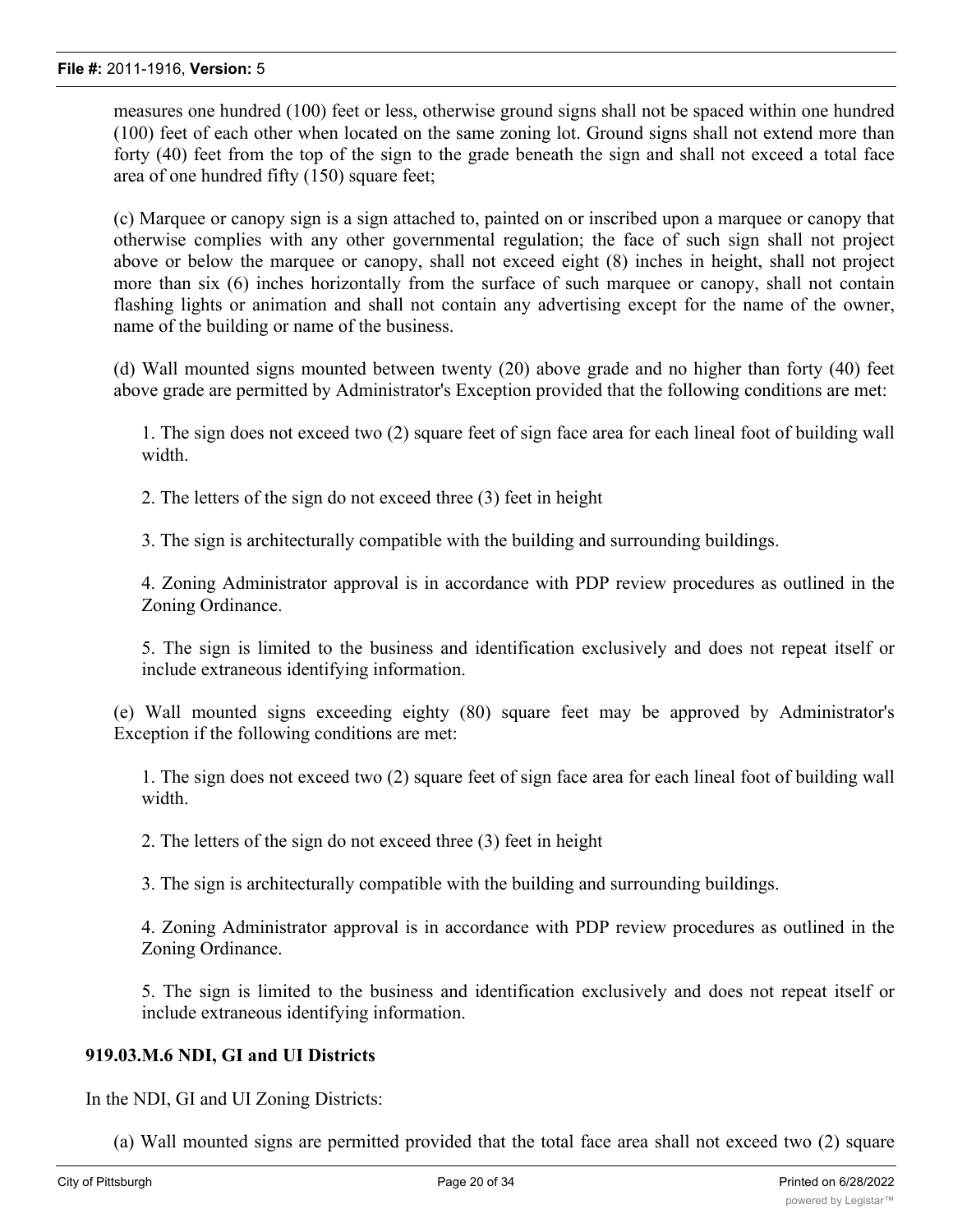feet of sign face area for each lineal foot of building wall width, to a maximum of eighty (80) square feet and shall be mounted no higher than forty (40) feet above grade. For buildings with multicommercial tenants on the first and second floors one (1) additional tenant business or identification sign shall be permitted per tenant identifying the name of the tenant or business, the total face area of which shall not exceed two (2) square feet of sign face area for each lineal foot of tenant frontage to a maximum of eighty (80) square feet per sign, and shall not extend higher than the second floor. Tenant signs are to be located within the facade area of the tenant. Maximum letter height on all wall signs below forty (40) feet above grade shall be four (4) feet.

(b) Ground signs shall not extend more than forty-five (45) from the top of the sign to the grade beneath the sign provided that no sign shall exceed two hundred (200) square feet in face area or a vertical measurement of twenty (20) feet;

(c) Marquee or canopy sign is a sign attached to, painted on or inscribed upon a marquee or canopy that otherwise complies with any other governmental regulation; the face of such sign shall not project above or below the marquee or canopy, shall not exceed eight (8) inches in height, shall not project more than six (6) inches horizontally from the surface of such marquee or canopy, shall not contain flashing lights or animation and shall not contain any advertising except for the name of the owner, name of the building or name of the business.

# **919.03.M.7 GT and DR Zoning Districts**

In the GT and DR Zoning Districts:

(a) Wall mounted signs, except for Public Destination Facilities, are permitted provided that;

(i) The total face area shall not exceed two (2) square feet of sign face area for each lineal foot of building wall width to a maximum of eighty (80) square feet and shall be mounted no higher than forty (40) feet above grade except where expressly permitted.

(ii) For buildings with multi-commercial tenants on the first and second floors one (1) additional tenant business or identification sign shall be permitted per tenant identifying the name of the tenant or business, the total face area of which shall not exceed two (2) square feet of sign face area for each lineal foot of tenant frontage to a maximum of eighty (80) square feet per sign on each wall or facade and shall be mounted no higher than the second floor above grade.

(iii) Tenant signs are to be located within the facade area of the tenant. Maximum letter height on all wall signs below forty (40) feet above grade shall be four (4) feet.

(b) For Public Destination Facilities, the total face area of wall mounted signs below forty (40) feet shall not exceed a total of three (3) percent of exposed building facade area or a maximum of two hundred (200) square feet per facade, whichever is smaller, shall permit electronic identification signs with no motion or animation, and shall be subject to design review and approval by the City Planning Commission.

(c) Only **[business and building name signs]** the name of the building or business shall be mounted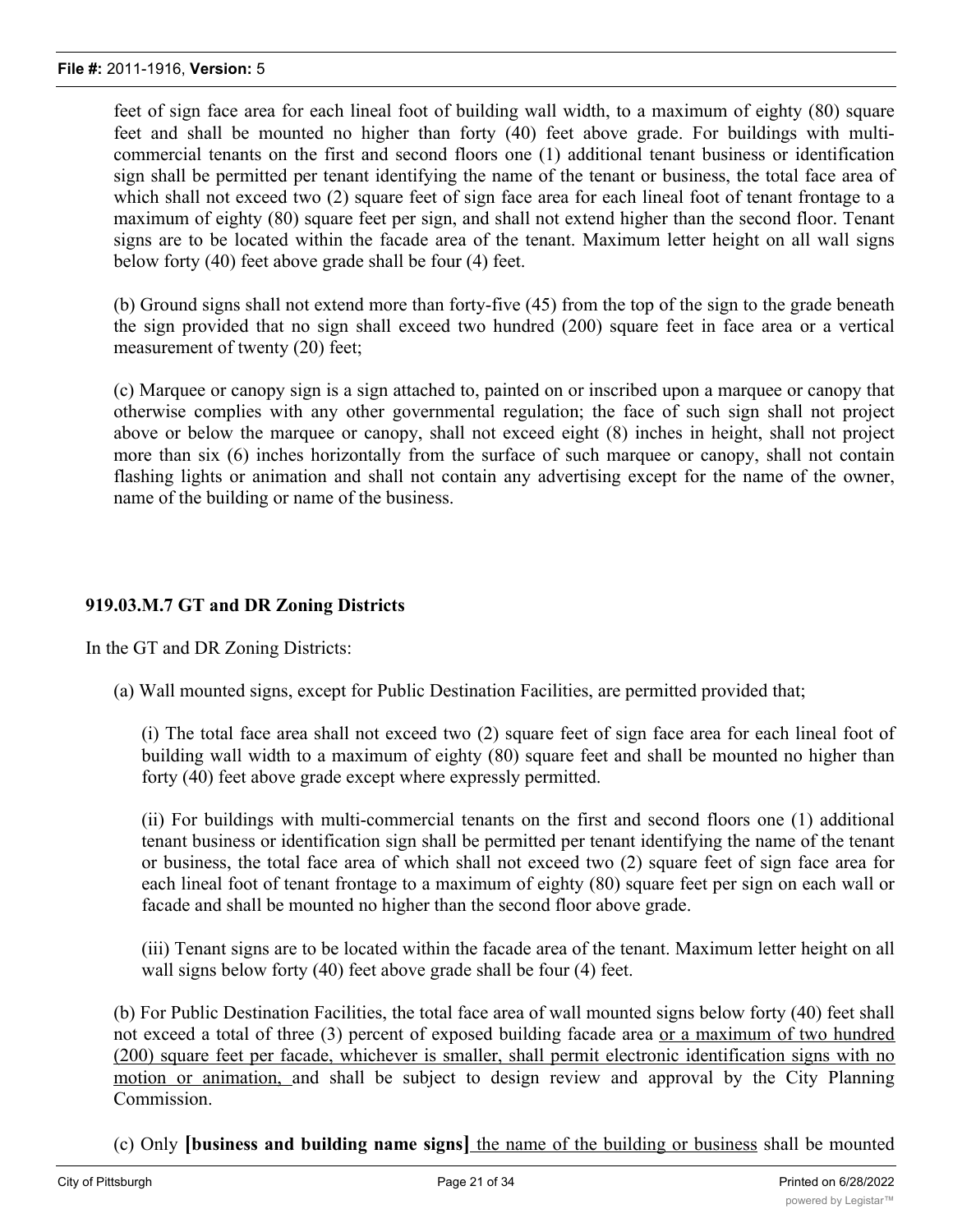higher than forty (40) feet above grade and **[shall]** may face in all directions but shall not be roof mounted nor project above the roof peak or parapet wall, shall not exceed in face area 40 square feet or two (2) percent of exposed facade area whichever is larger, shall be limited to four (4) per building, shall include no motion or animation, shall not exceed a luminance of two thousand five hundred (2,500) nits during daylight hours between sunrise and sunset, shall not exceed a luminance of two hundred fifty (250) nits at all other times, shall permit electronic illumination with no motion or animation**,** and shall be subject to design review and approval by the City Planning Commission. All applications shall include certification that the sign will comply with luminance level standards at the time of application and must certify again that the sign is operating in compliance with the standards prior to issuance of an occupancy permit.

(d) Ground signs shall be limited to one (1) along each street frontage when the property frontage measures one hundred (100) feet or less, otherwise ground signs shall not be spaced within one hundred (100) feet of each other when located on the same zoning lot. Ground signs shall not extend more than forty (40) feet from the top of the sign to the grade beneath the sign and shall not exceed a total face area of one hundred fifty (150) square feet;

(e) Marquee or canopy sign is a sign attached to, painted on or inscribed upon a marquee or canopy that otherwise complies with any other governmental regulation; the face of such sign shall not project above or below the marquee or canopy, shall not exceed eight (8) inches in height, shall not project more than six (6) inches horizontally from the surface of such marquee or canopy, shall not contain flashing lights or animation and shal meet the definition of business or identification sign; provided that a marquee or canopy sign attached to a Public Assembly (general) facility which shall otherwise be subject to this provision, may be up to eight (8) feet in height and subject to review by the Planning Commission under the Project Development Plan criteria put forth in Section 922.10.

# **919.03.M.8 Projecting Signs**

(a) Purpose

The purpose of these regulations is to permit and regulate the installation of projecting signs in commercial areas of the city.

(b) Definition

Projecting sign means any business or identification sign which sole means of support is by attachment to a legal structure on a zoning lot and which projects more than twelve (12) inches into a public rightof-way. A projecting sign shall contain no more than two (2) sign faces which include lettering, and these signs faces shall be back-to-back.

(c) Applicability

These regulations shall apply in the following districts:

- (i) NDO/Neighborhood Office
- (ii) LNC/Local Neighborhood Commercial
- (iii) NDI/Neighborhood Industrial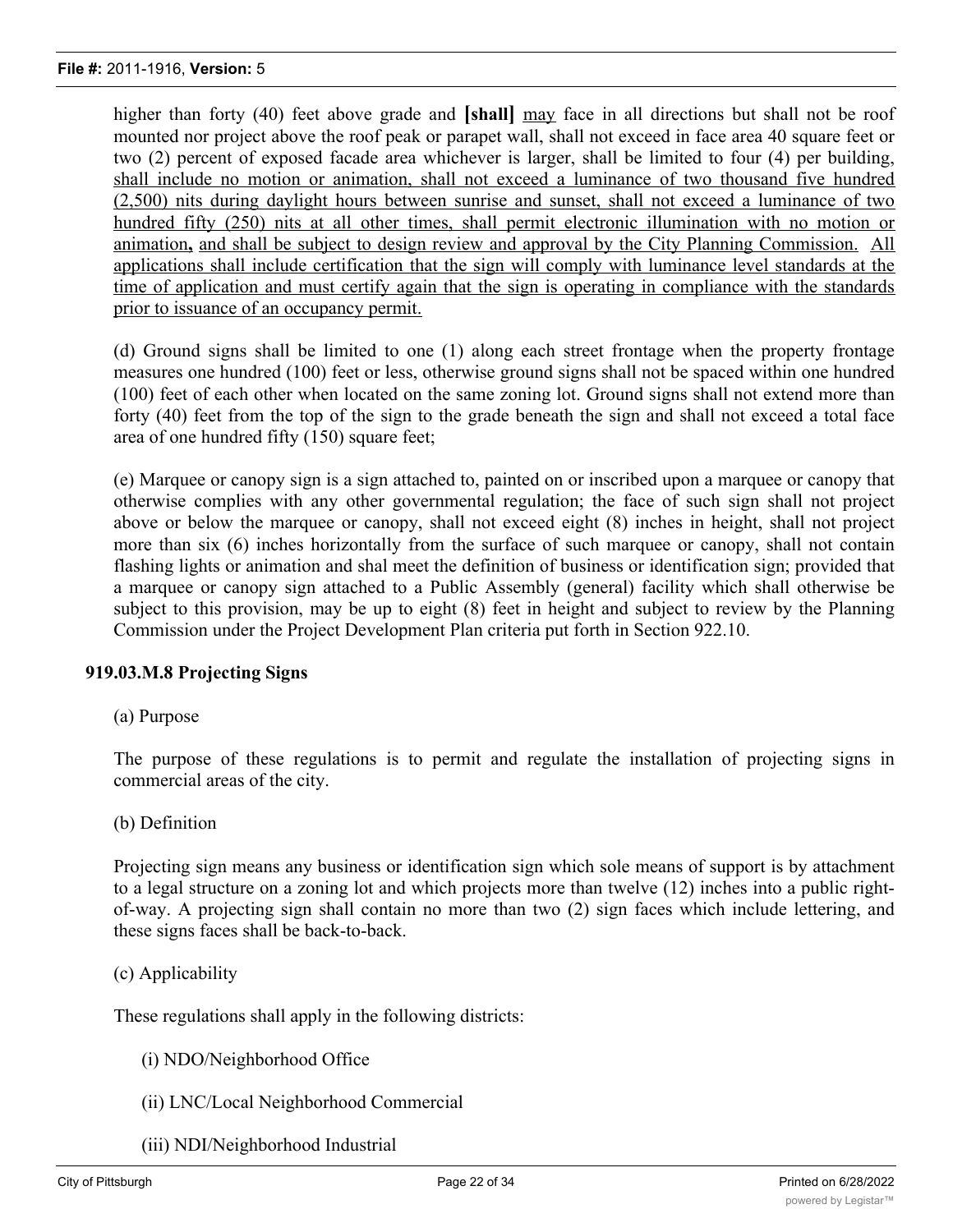- (iv) UNC/Urban Neighborhood Commercial
- (v) HC/Highway Commercial
- (vi) UI/Urban Industrial
- (vii) EMI/Educational/Medical Institute
- (viii) GPR-C Grandview Public Realm Subdistrict C
- (ix) OPR/Oakland Public Realm (Subdistricts A-D)
- (x) SP-4/Station Square
- (xi) SP-5/South Side Works
- (xii) CP/Commercial Planned Unit Development
- (xiii) AP/Mixed Use Planned Unit Development
- (xiv) GT/Golden Triangle
- (xv) DR/Downtown Riverfront

(d) General Requirements

(i) For each street-level business a maximum of one (1) projecting sign shall be permitted for each facade of a structure facing a street;

(ii) Projecting signs shall be a maximum of nine (9) square feet per side. The area of irregular or three-dimensional shapes shall be computed by multiplying the height and width at the widest points;

(iii) Projecting signs shall extend no more than four () feet fom the front of a building orstructure or two-thirds (2/3) of the width of the sidewalk beneath the sign where such sidewalk exists, whichever is less. The bottom most point of a projecting sign shall be no less than ten (10) feet above the grade beneath the sign; and

(iv) No projecting sign structure shall be placed onto or obscure or damage any significant architectural feature of a building.

# **919.03.N Identification Signs Not Regulated Above**

1. Identification signs for Child Care uses, and office of minister a or physician, shall be permitted in any district where the use is permitted provided that:

(a) The sign shall not exceed five (5) square feet in face area;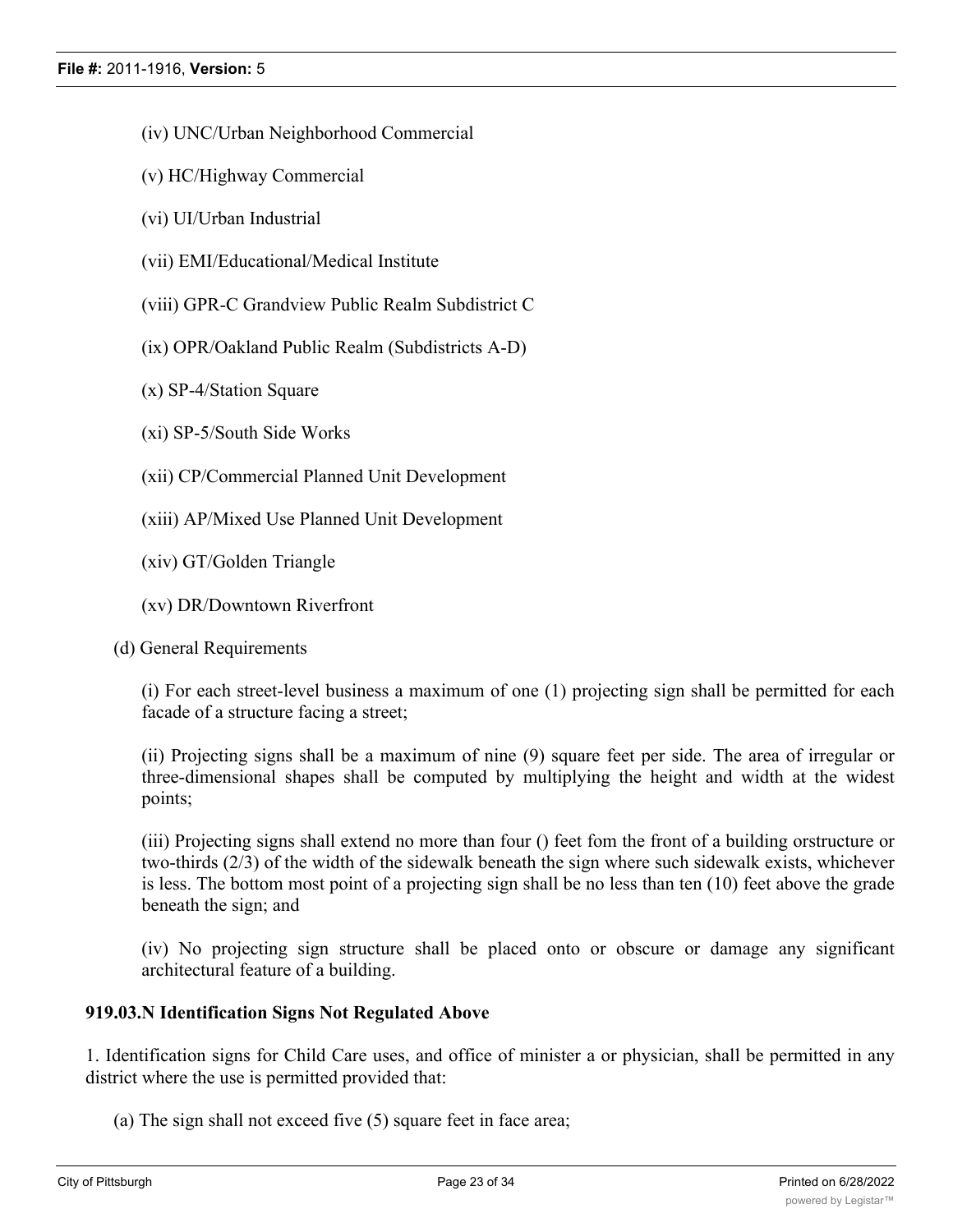(b) The use shall be limited to one (1) sign for each principal entrance;

(c) The sign may be attached to a wall of the building and shall not project more than twelve (12) inches therefrom or may be situated as a pole sign not exceeding more than ten (10) feet from the top of the sign to the grade below the sign and shall be setback at least five (5) feet from any lot line when the space is unoccupied by building; and

(d) The sign shall be non-illuminated.

2. Identification signs for Multi-Unit Residential uses, Multi-Suite Residential uses, Community Centers, Funeral Homes, Housing for the Elderly, Institutional uses, Library, Medical Office, Cultural Service, Nursing Home, or School, shall be permitted in any district where the use is permitted provided that:

(a) The sign shall not exceed twelve (12) square feet in face area;

(b) The use shall be limited to one (1) sign for each primary entrance; and

(c) The sign may be attached to a wall of the building and shall not project more than twelve (12) inches therefrom, or may be situated as a pole sign not extending more than twelve (12) feet from the top of the sign to the grade beneath the sign and shall be setback at least five (5) feet from any lot line when such space is unoccupied by building.

3. Identification signs for Institutional uses, including Hospital, College or University, and Park uses, shall be permitted in any district where such use is permitted, provided that:

(a) The sign shall not exceed thirty-two (32) square feet in face area;

(b) The use shall be limited to one (1) sign along each street frontage or as necessary for adequate direction;

(c) The sign may be attached to a wall of the building and shall not project more than twelve (12) inches therefrom, or may be situated as a pole sign not extending more than twelve (12) feet from the top of the sign to the grade beneath the sign and shall be setback at least twenty (20) feet from any lot line other than the street line.

(Ord. 33-2001, § 1, eff. 12-31-01; Ord. 16-2002, § 1, eff. 6-4-02; Ord. 21-2002, §§ 17--22, eff. 6-18-02; Ord. 22-2002, §§ 1D--1K, eff. 6-25-02)

# **919.03.O Electronic Non-Advertising Signs**

# **1. General**

Electronic non-advertising signs shall be allowed subject to all regulations applicable to non-advertising signs and the additional standards set forth below. These provisions shall not apply to electronic signs associated with Major Public Destination Facilities or High Wall Signs as permitted in accordance with Section 919.03.M.7.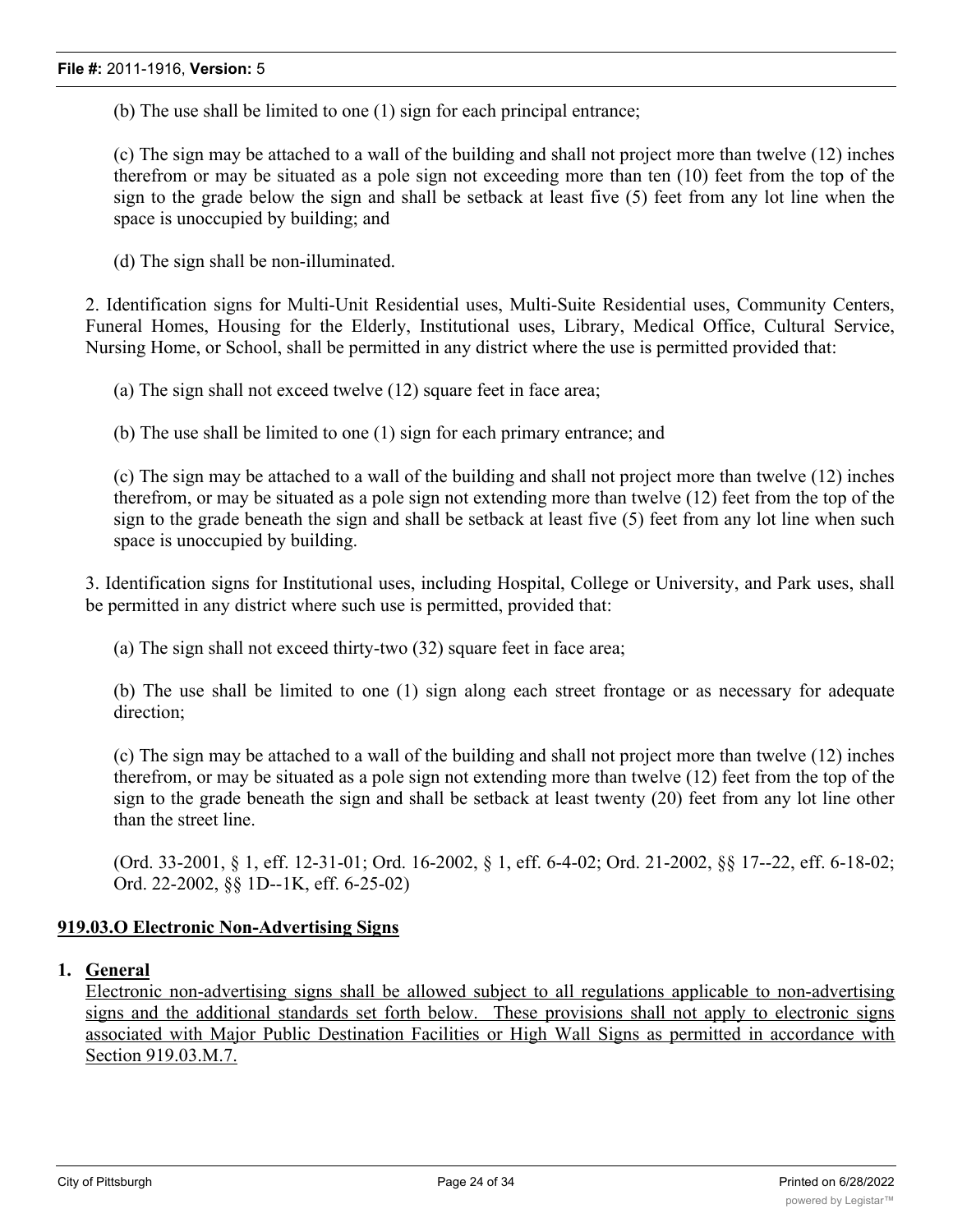# **2. Conflicts**

The provisions of this section shall take precedence over any conflicting provisions in Section 919 relating to advertising signs unless the conflicting provisions result in greater limitations on electronic nonadvertising signs.

# **3. New Electronic Non-Advertising Signs**

Electronic Signs as defined in Section 919.01.C.3 shall be permitted within the HC, UI, and GI only, and shall be approved by the Zoning Board of Adjustment as Special Exceptions, according to the Special Exception Review Standards of 922.07, and subject to the following criteria:

# **(a) Motion**

Any motion of any kind is prohibited on an electronic non-advertising sign face. Electronic nonadvertising signs shall have only static text, images, and graphics.

# **(b) Dwell Time**

The text, image, or display on an electronic non-advertising sign may not change more than once every thirty (30) seconds. Twirl time between subsequent text, images, or display shall not exceed twenty-five hundredths (0.25) seconds.

## **(c) Brightness**

During daylight hours between sunrise and sunset, luminance shall be no greater than two thousand five hundred (2,500) nits. At all other times, luminance shall be no greater than two hundred fifty (250) nits.

#### **(d) Size**

The changeable copy area of an electronic non-advertising sign shall be limited to fifty (50%) percent of the total permitted sign area up to a maximum of fifty (50) square feet, but not including high wall signs which are subject to the specific standards of 919.03.M.7(ii).

# **(e) Location**

- i. Electronic non-advertising signs shall not be located within one hundred (100) feet of or be primarily directed towards rivers, parks, City Designated Historic Districts, or properties within a residential or public realm zoning district; and
- ii. No electronic non-advertising sign shall be erected or maintained in such a manner as to obscure or otherwise physically interfere with an official traffic sign, signal or device, or to obstruct or physically interfere with the driver's view of approaching, merging or intersecting traffic.

# **(f) Controls/Testing/Annual Certification**

- i. All electronic non-advertising signs shall be equipped with an automatic dimmer control or other mechanism that automatically controls the sign's brightness as provided above; and
- ii. Prior to approval of any permit for to operate an electronic non-advertising sign, the applicant shall certify that the sign has been tested and complies with the motion, dwell time, brightness, and other requirements herein.

# **919.03.P Major Public Destination Facility Electronic Signs**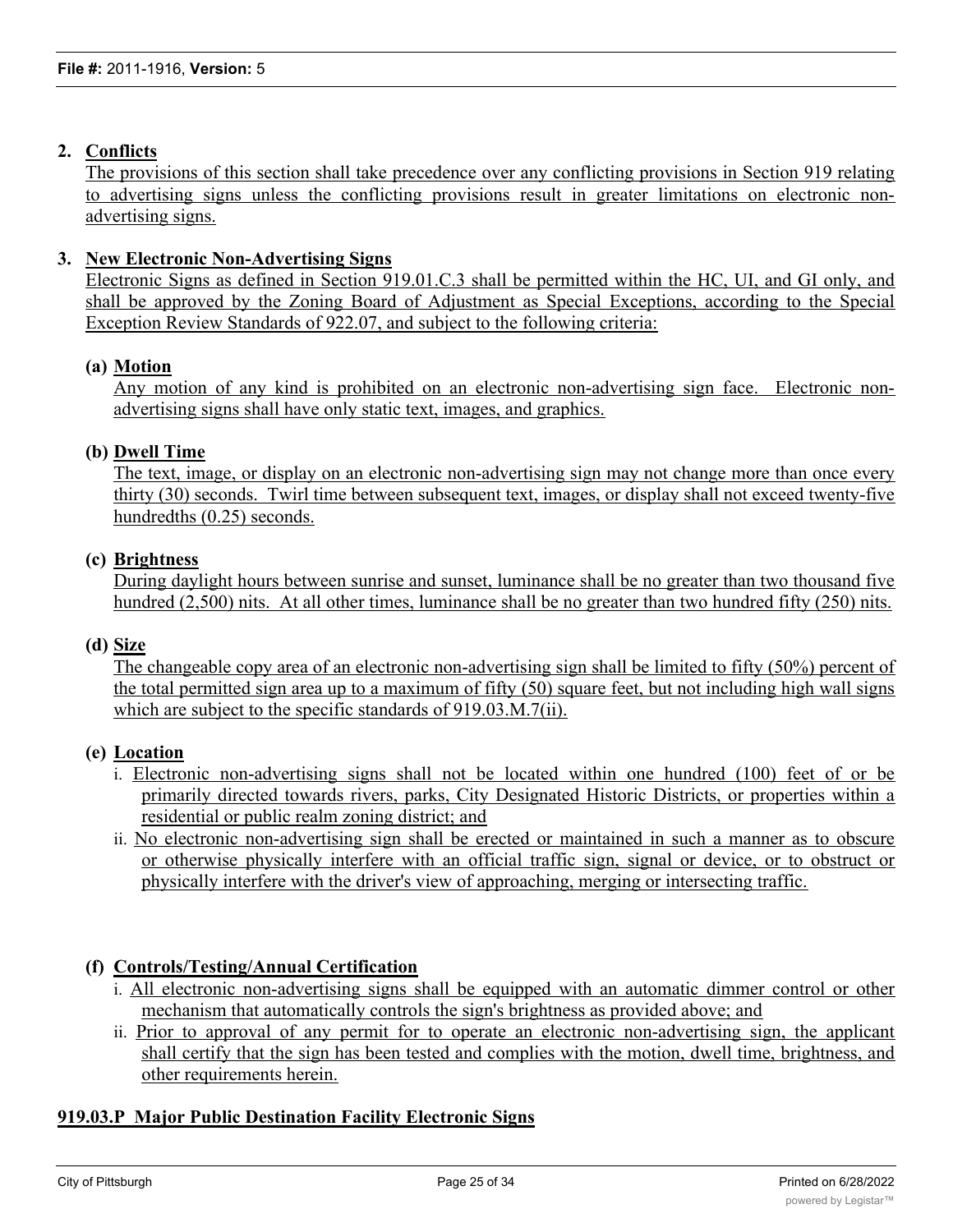# **1. Applicability**

This section shall apply to electronic signs associated with all uses that meet the definition of "major public destination facility."

# **2. Review Process**

# **(a) Electronic Signs**

All major public destination facility electronic signs shall be reviewed by the Zoning Board of Adjustment as Special Exceptions according to the Special Exception review standards and procedures of Section 922.07 and the standards set forth below.

# **(b) Large Video Displays**

All major public destination facility video displays shall be reviewed by the Planning Commission and City Council as Conditional Uses according to the Conditional Use Standards and Procedures of Section 922.06 and the standards set forth below.

# **3. Conflicts**

The provisions of this section shall take precedence over any conflicting provisions in Article VI, Section 919 relating to non-advertising signs.

# **4. Electronic Signs Allowed**

Subject to the provisions of this section, major public destination facilities may utilize electronic signs, including video displays, to display:

- (a) the name of the facility, or portion thereof, including any sponsor or memorialized names assigned thereto and their logo or identifying mark. However, products or services of sponsors shall not be displayed;
- (b) the name of the major enterprise or principal activity and events on the premises,
- (c) video displays of activities, events, or games taking place within the facility or contemporaneous away games of teams associated with the facility, and
- (d) events or activities at related facilities (both on- and off-premise) under the control or ownership of the primary occupant of the facility.

# **5. Location**

- (a) Major public destination facility electronic signs shall not be located within one hundred (100) feet of or be primarily directed towards rivers, parks, City Designated Historic Districts, or properties within a residential or public realm zoning district;
- (b) Major public destination facility signs shall be attached to the facility or an associated structure such as a parking garage or located on-site within thirty (30) feet of such facility;
- (c) Video displays shall not be visible from roadways, or ramps associated with such roadways, with speed limits exceeding thirty-five (35) miles per hour;
- (d) No electronic sign or video display shall be erected or maintained in such a manner as to obscure or otherwise physically interfere with an official traffic sign, signal or device, or to obstruct or physically interfere with the driver's view of approaching, merging or intersecting traffic; and
- (e) There shall be no more than one electronic sign and one video display on the site of a major public destination facility.

# **6. Motion**

Any motion of any kind is prohibited on an electronic sign face. Electronic signs shall have only static text, images, and graphics. However, motion may be allowed on large video displays depicting activities, events, or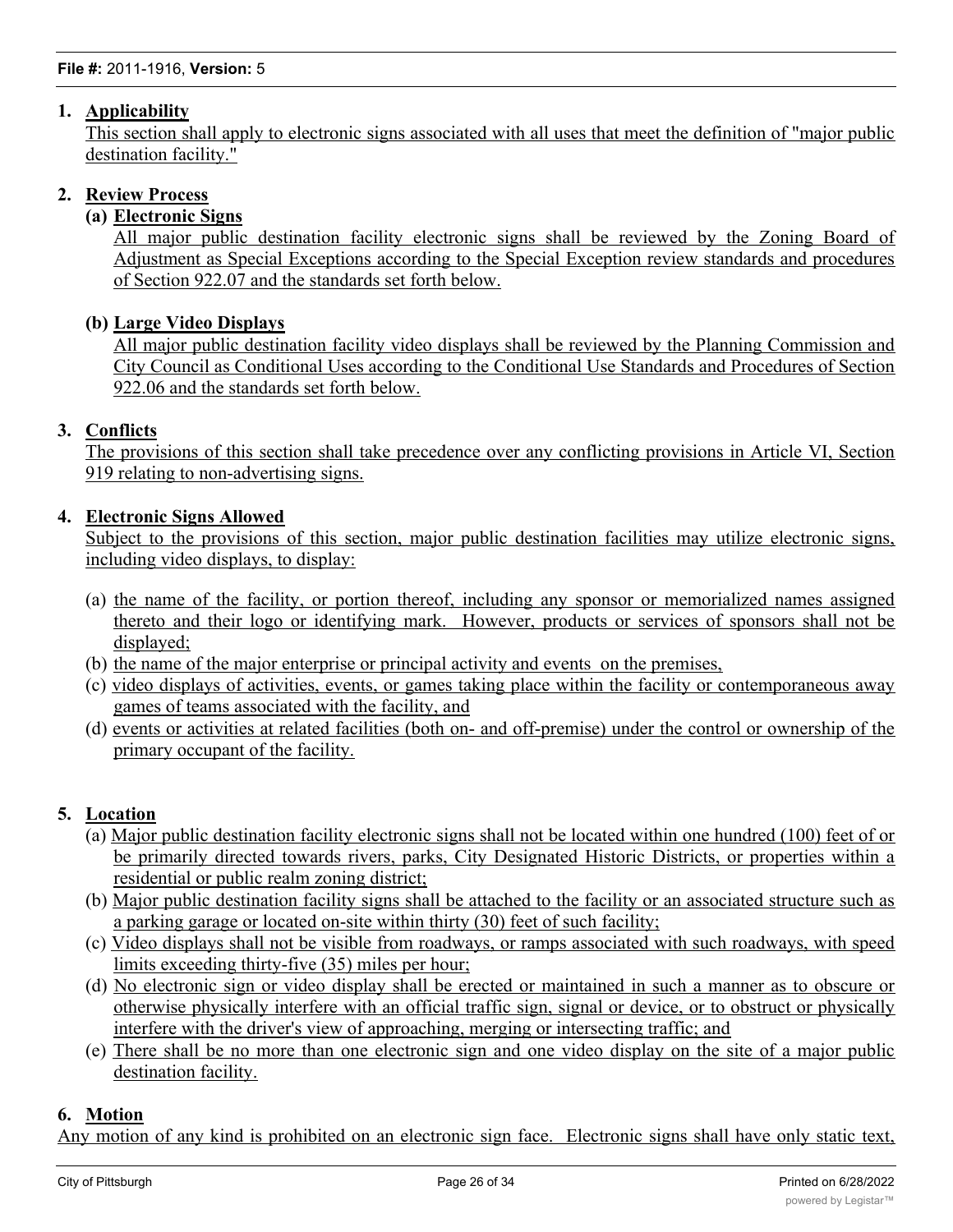images, and graphics. However, motion may be allowed on large video displays depicting activities, events, or games taking place within the facility or contemporaneous away games of teams associated with the facility.

# **7. Dwell Time**

The text, image, or display on an electronic advertising sign may not change more than once every thirty (30) seconds. Twirl time between subsequent text, images, or display shall not exceed twenty-five hundredth (0.25) of a second.

# **8. Brightness**

During daylight hours between sunrise and sunset, luminance shall be no greater than two thousand five hundred (2,500) nits. At all other times, luminance shall be no greater than two hundred fifty (250).

# **9. Size**

The maximum size of an electronic sign or video display shall be one thousand two hundred (1,200) square feet.

# **10. Controls/Testing/Annual Certification**

- (a) All electronic signs shall be equipped with an automatic dimmer control or other mechanism that automatically controls the sign's brightness as provided above.
- (b) Prior to approval of any permit to operate an electronic sign, the applicant shall certify that the sign has been tested and complies with the motion, dwell time, brightness, and other requirements herein.
- (c) The owner and/or operator of an electronic advertising sign shall submit an annual report to the city certifying that the sign complies with the motion, dwell time, brightness, and other requirements herein.

# **919.03.Q Special Signage Design Districts**

A Special Signage Design Zoning District ("SSDD") may be created in accordance with Section 922.05 if the proposed district is at least eight (8) acres in size and eighty percent (80%) of the property owners (determined by eighty percent (80%) of the land area) petition the City Planning Commission to create such special signage design district.

The SSDD regulations, developed via Section 922.05, are intended to provide a framework for alternative forms of development for areas that desire enhanced use of electronic and non-electronic non-advertising signs. Applicable regulations and procedures are intended to create efficient, functional and attractive urban areas that incorporate high levels of amenities and that meet public objectives for protection and preservation of the natural environment while defining the character of the SSDD in a way that is consisten with these objectives. The regulations are intended to permit a substantial amoung of flexibility in the use of electronic and nonelectronic non-advertising signage because of the large size of the site and because of its relative isolation from any neighborhood context.

The Department of City Planning will develop procedures, standards and regulations for all signage in any proposed SSDD district with the applicant prior to any formal action by the Planning Commission. Notice shall be made of such an application pursuant to 922.05.C.

#### **Conflicts**

The provisions of this section shall take precedence over any conflicting provisions in Article VI, Section 919.03 relating to non-advertising signs.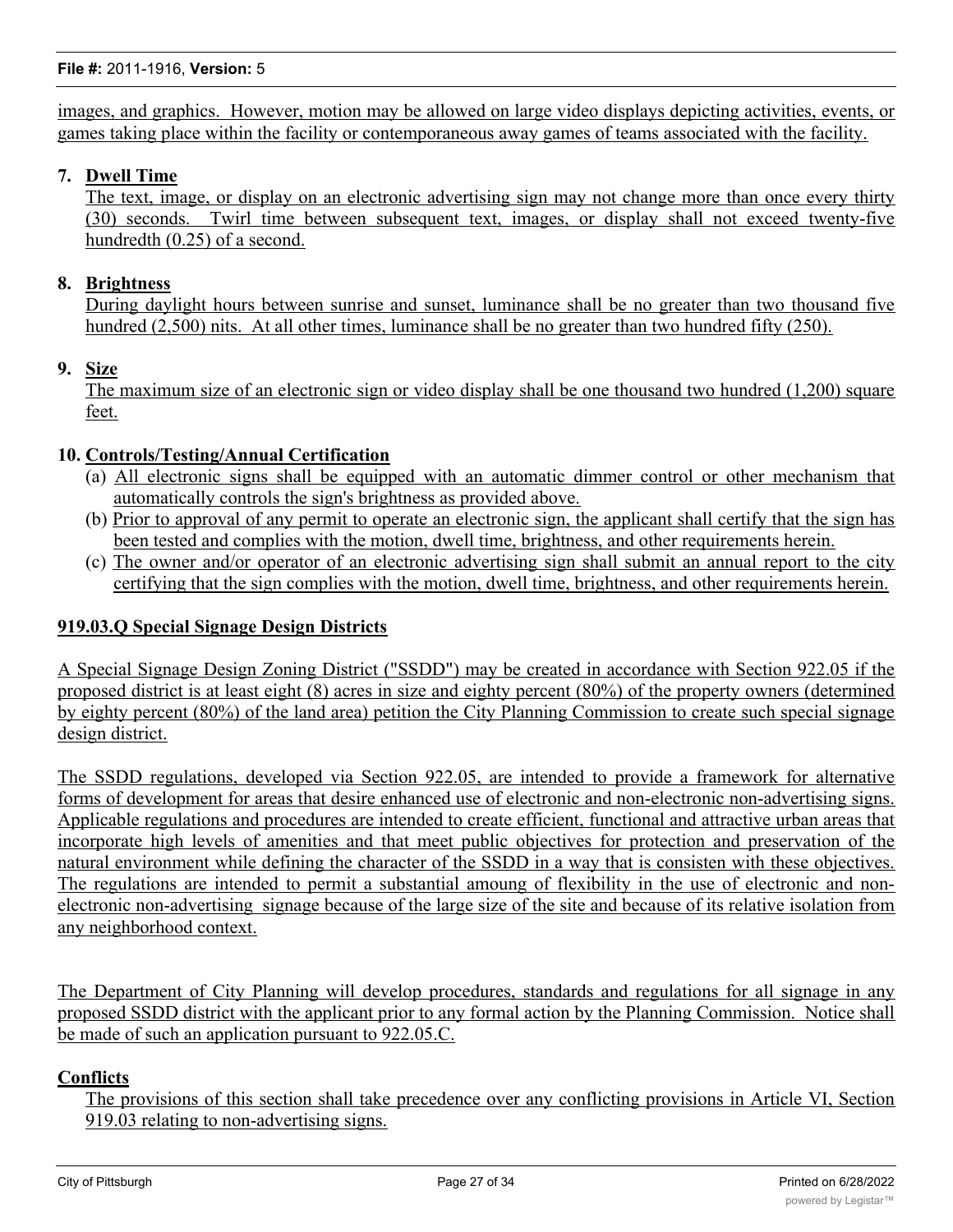# **1. Comprehensive Signage Design Plan**

A complete application for a SSDD shall include a comprehensive signage design plan to address all nonadvertising signage forms and typologies throughout the SSDD including, but not limited to, Business Signs and Identification Signs, Public Information Signs, gateway and district signage. The comprehensive signage design plan shall be subject to Design Review. Art Commission shall review and approve any signage recommendation within a Public Right-of-Way or on City-owned property.

# **2. Electronic Signs Allowed**

Subject to the provisions of this section, SSDD may utilize electronic signs, including video displays, in accordance with an adopted Special Signage Design District Plan.

# **(a) Location**

- i) Electronic signs shall not be located within one hundred (100) feet of the rivers or be directed primarily towards the rivers.
- ii) Video displays shall not be readily visible from roadways, or ramps associated with such roadways, with speed limits exceeding thirty-five (35) miles per hour.
- iii) No electronic sign shall be erected or maintained in such a manner as to obscure or otherwise physically interfere with an official traffic sign, signal or device, or to obstruct or physically interfere with the driver's view of approaching, merging or intersecting traffic.
- iv) No electronic signs shall be located within an LNC, NDO, P, H, or any Residentially zoned districts.

# **(b) Controls/Testing/Annual Certification**

- i) All electronic signs shall be equipped with an automatic dimmer control or other mechanism that automatically controls the sign's brightness established by the Council for special sign district.
- ii) Prior to approval of any permit to operate an electronic sign, the applicant shall certify that the sign has been tested and complies with the motion, dwell time, brightness, and other requirements herein.
- iii) The owner and/or operator of an electronic advertising sign shall submit an annual report to the city certifying that the sign complies with the motion, dwell time, brightness, and other requirements herein.

# **919.03.R Neighborhood Gateway Signs**

Neighborhood Gateway Signs may be permitted in order to identify the major entrance gateways to a city neighborhood in accordance with the following standards:

- 1. Shall be located at or near neighborhood boundaries and placed as to clearly convey entry to that neighborhood;
- 2. Shall be limited to one sign for each major entrance gateway to a city neighborhood;
- 3. Shall not contain advertising matter attached to or integrated with or as part of such sign;
- 4. Shall not be an Electronic Sign;
- 5. Shall not exceed forty (40) square feet in face area; and
- 6. Shall be subject to Design Review and approval by the City Planning Commission except in locations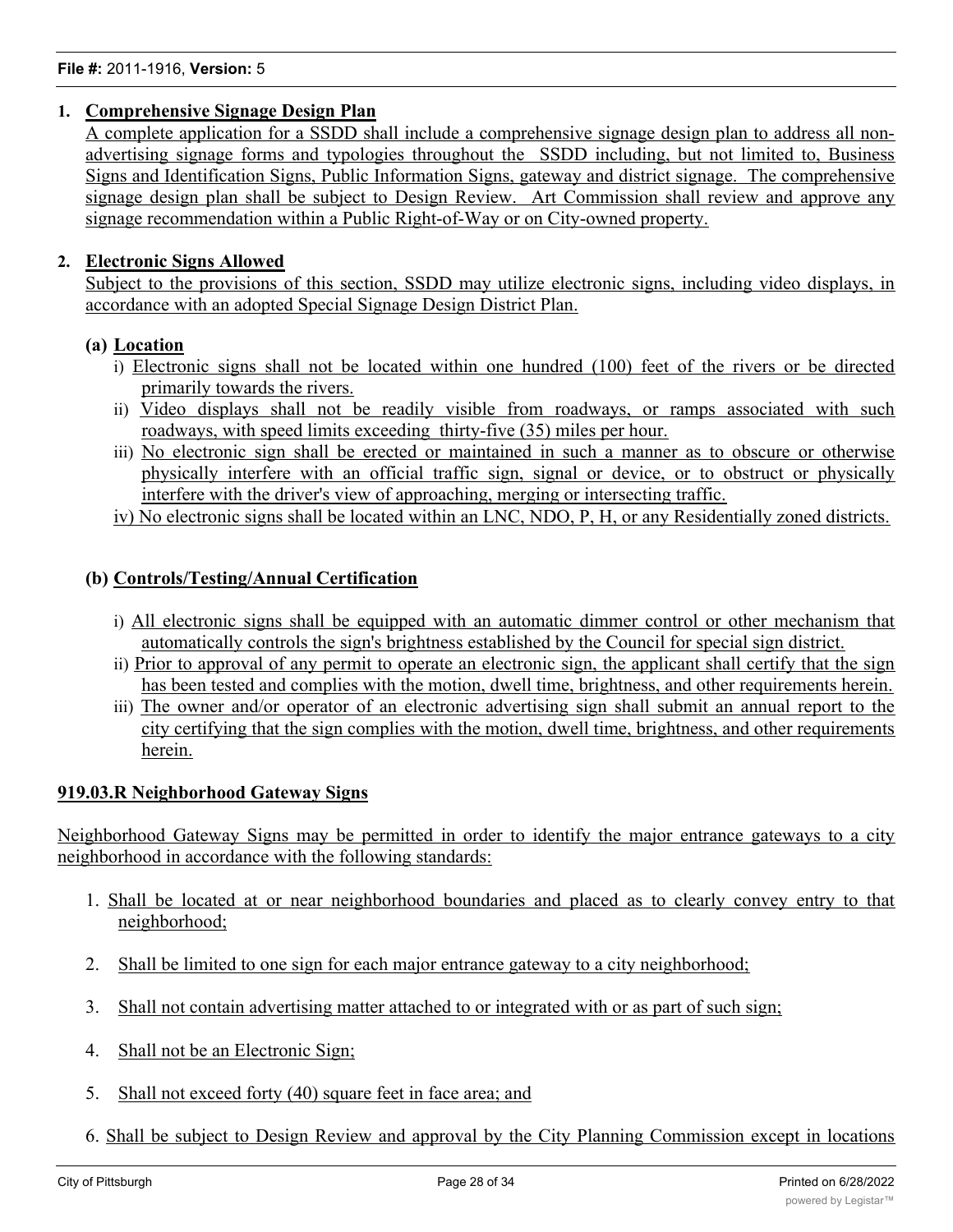where Art Commission approval is required;

# **919.04. Neighborhood Business District Sign Regulations.**

# **919.04.A General**

#### **919.04.A.1 Purpose**

The purpose of these special neighborhood business district sign regulations is to provide a level of control over signage in commercial areas of the City that include uses that are within and adjacent to residential neighborhoods, where such uses are physically oriented toward pedestrian traffic rather than vehicular traffic, and where the existing general provisions regulating signage allow types and sizes of signs which are not appropriate to these districts.

# **919.04.A.2 Applicability**

These regulations shall apply only to those areas specifically listed hereunder, and shall be used in addition to the general provisions for signs found throughout this chapter. Where differences occur between the Neighborhood Business District Sign Regulations of this section (Sec. 919.04) and those found elsewhere in this chapter, the Neighborhood Business District Sign Regulations of this section shall control.

#### **919.04.A.3 Neighborhood Business Sign Districts Established**

The following Neighborhood Business Sign Districts are hereby established:

(a) East Carson Street

#### **919.04.A.4 Special Definitions**

The following special definitions shall apply throughout the Neighborhood Business District Sign Regulations of this section (Sec. 919.04).

(a) Projecting Sign means any business or identification sign which sole means of support is by attachment to a legal structure on a zoning lot and which projects more than twelve (12) inches into a public right-of-way. A projecting sign shall contain no more than two (2) sign faces which include lettering, and these sign faces shall be back-to-back.

(b) Such signs may be attached to a building wall and no part of the sign shall project more than four (4) inches at a height below eighty (80) inches from the grade beneath the sign. Signs attached to the building at a height above eighty (80) inches from the bottom of the sign to the grade beneath the sign shall not project more than three (3) feet from the building.

#### **919.04.B Regulations Applicable to All Neighborhood Business Districts**

The provisions of this section apply to all Neighborhood Business Sign Districts.

## **919.04.B.1 Number of Signs**

(a) For each street level business, a maximum of one (1) wall sign, two (2) window sign, and either one (1) window signs, and  $\alpha$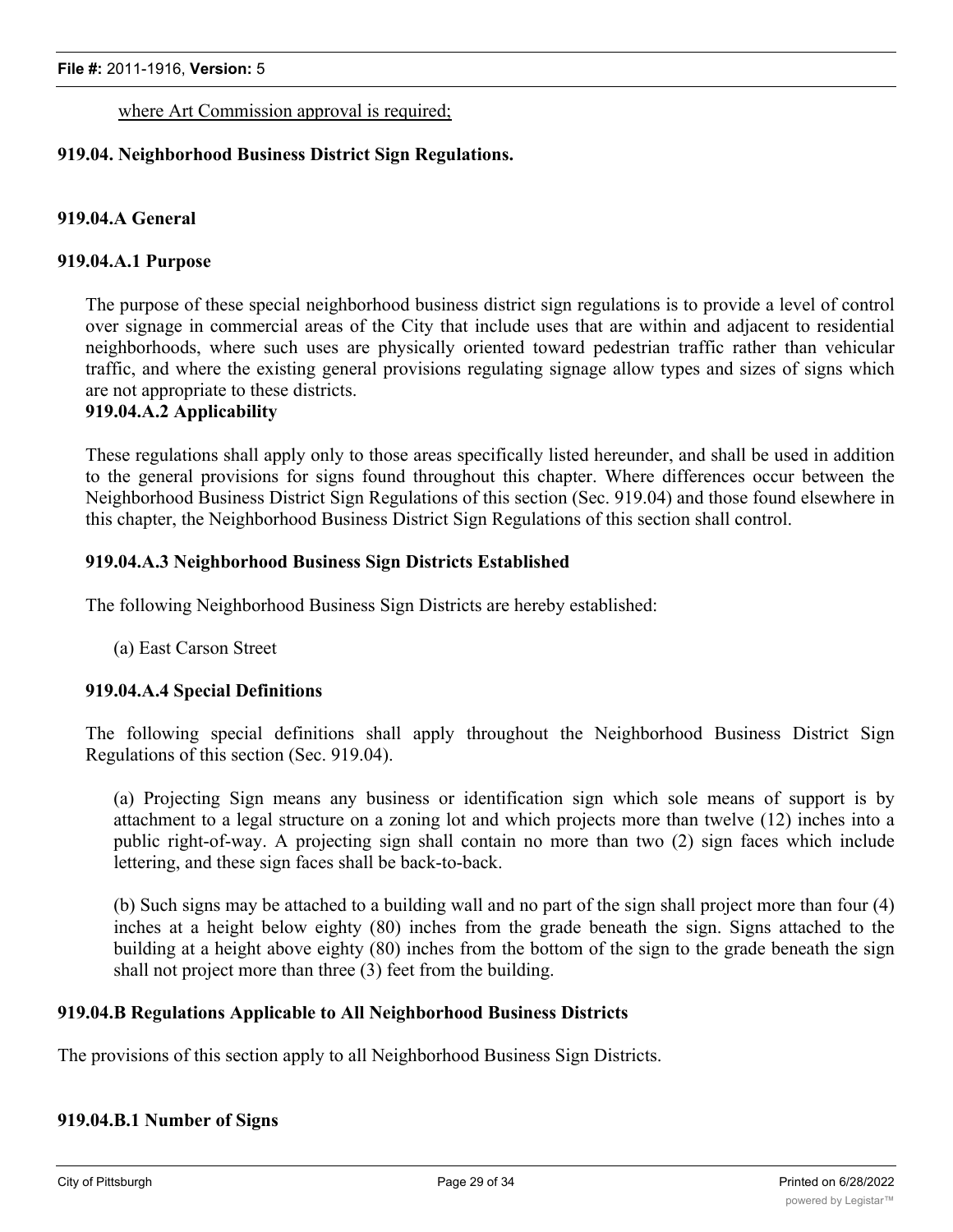(a) For each street level business, a maximum of one (1) wall sign, two (2) window signs, and either one (1) awning sign or one (1) projecting sign or one (1) ground sign shall be permitted for each facade of a structure facing a street.

(b) For each upper floor business, a maximum of two (2) window signs, one (1) door sign, and either one (1) awning sign or one (1) projecting sign shall be permitted for each facade of a structure facing a street.

(c) The maximum area of all signs, including ground signs, shall be fifteen (15) percent of the area of the face of the building on which the signs are proposed. For ground signs, the area of the face of the building nearest to and visible from the ground signs shall be considered for this calculation.

# **919.04.B.2 Sign Size**

(a) Wall signs shall be a maximum of two (2) square feet in area for every lineal foot of building frontage, up to a maximum of forty (40) square feet. Maximum lettering Size shall be eighteen (18) inches high.

(b) For each street level business window and door signs shall be a maximum of twenty (20) percent of the glazed area of the window or door in which they are placed up to a maximum of eight (8) square feet. For each upper floor business, window or door signs shall be a maximum of fifty (50) percent of the glazed area of the window or door in which they are placed, up to a maximum of ten (10) square feet.

(c) Projecting signs shall be a maximum of nine (9) square feet per side. The area of irregular or threedimensional shapes shall be computed by multiplying the height and width at the widest points.

(d) Ground signs shall be limited to forty (40) square feet, and the sign and sign structure shall be no higher than twelve (12) feet.

# **919.04.B.3 Location**

(a) No sign or sign structure or support shall be placed onto or obscure or damage any significant architectural feature of a building, including but not limited to a window or door frame, cornice, molding, ornamental feature, or unusual or fragile material.

(b) No sign shall be painted onto any significant architectural feature, including but not limited to a window or door frame, cornice, molding, ornamental feature, or unusual or fragile material.

(c) No sign or sign structure or support shall be located on the roof of any building or structure, nor shall any sign or sign structure or support extend beyond the cornice line of any building or structure.

(d) Projecting signs shall extend no more than four (4) feet from the front of a building or structure or two-thirds (2/3) of the width of the sidewalk beneath the sign where such sidewalk exists, whichever is less. The bottom most point of a projecting sign shall be no less than ten (10) feet from above grade beneath the sign.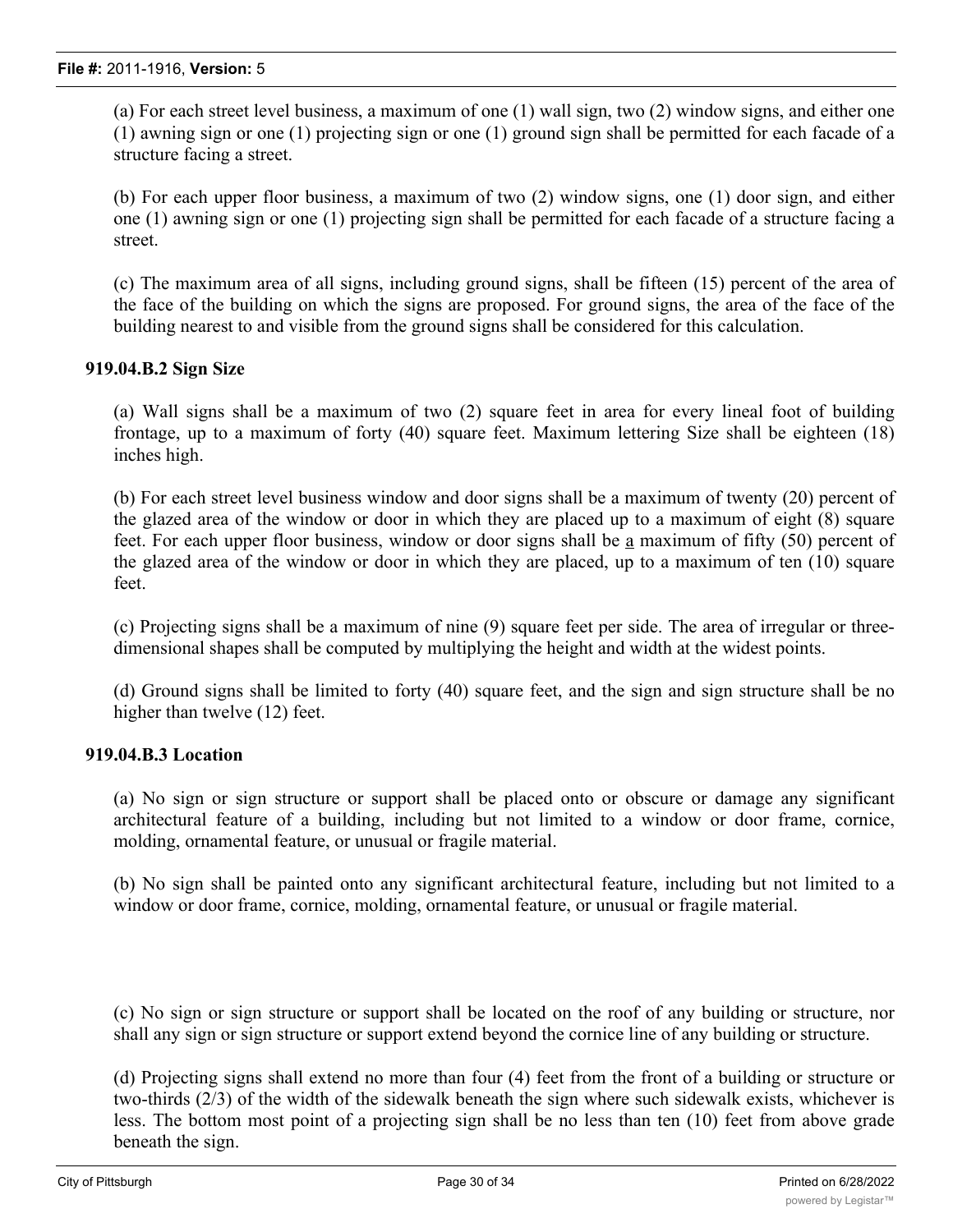## **919.04.B.4 Materials**

(a) The following types of signs and materials shall not be permitted for signs in a Neighborhood Business Sign District:

- (1) Internally illuminated box signs;
- (2) Individually illuminated channel letters;
- (3) Flashing, moving or intermittently illuminated sign;
- (4) Internally illuminated awnings.

(b) Wall signs shall be painted only onto a separate material which is applied to the facade of the building.

(c) For awning signs, letters shall be applied or painted onto the valance portion of the awning only.

# **919.04.B.5 Illumination**

(a) Internally illuminated signs or sign letters shall not be permitted.

(b) The sign face may be illuminated with small shielded spotlights which are placed as to not glare onto the public right-of-way or onto adjacent properties or neon tubing may be attached to the face of the sign for illumination.

#### **919.04.B.6 Historic Plaques**

In addition to the signs permitted above, the City's historic designation plaque and one (1) other historic plaque may be applied to a wall of a building or structure. These historic plaques shall be a maximum of one and one-half (1 1/2) square feet in area.

# **919.04.C East Carson Street District Standards**

The provisions in this section apply only within the East Carson Street Neighborhood Business Sign District.

# **919.04.C.1 Intent**

This commercial area is an historic district with a unique collection of nineteenth and early twentieth century structures, built in a variety of architectural styles, but forming a continuous urban fabric along an important city arterial. The vast majority of structures are attached brick structures built to the property line along the street with narrow sidewalks along a two- or three-lane cartway.

The intent of these special provisions is to minimize the possibly adverse effect of signs on these significant architectural resources, to improve the safety of pedestrian and vehicular traffic, and to improve the communicative value of the signage for the primary users of the district.

A further intent of these regulations is to provide for signage which is compatible with the architectural character of the district, so that the historic characteristics of the district are not adversely impacted by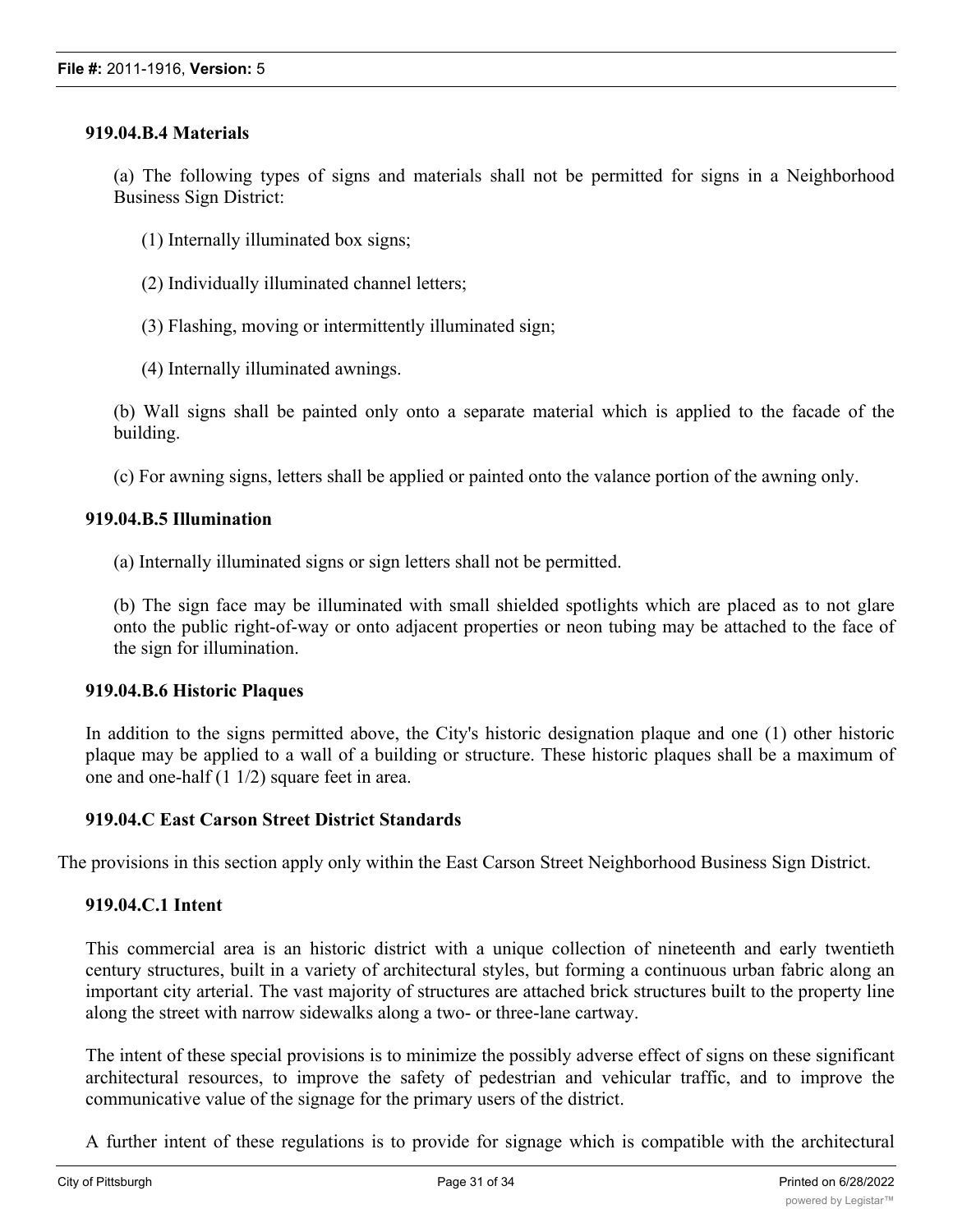character of the district, so that the historic characteristics of the district are not adversely impacted by inappropriate signage.

# **919.04.C.2 Number**

One (1) ground sign shall be permitted per zoning lot and shall substitute for a projecting sign or an awning sign.

# **919.04.C.3 Size**

(a) Ground signs shall be limited to twenty-five (25) square feet in area, and the sign and sign structure shall be no higher than eight (8) feet.

(b) The limitation on the total area of all signs shall not include signs which are determined to be a significant historic element of the building and which are an integral part of the building facade.

## **919.04.C.4 Location**

(a) Signs for street level businesses shall be located below the sills of the second floor windows and above the frame of the storefront windows.

(b) Ground signs shall be located within the buildable area of the lot. Ground signs shall be used only where the building or structure on a zoning lot is set back from the front property line by at least twenty (20) feet. Ground signs shall not be supported by poles, uprights, braces or other means of support which are not a part of the sign face.

#### **919.04.C.5 Materials**

Sign supports and structures shall be designed to be the minimum necessary to safely install the sign. Sign structures and supports shall be designed to be compatible with the architecture of the building.

#### **919.05 Temporary Event Signs**

Temporary event signs shall be permitted by an Administrator's Exception, pursuant to the following restrictions:

1. The signs shall be prohibited in all residential zoning districts and in all historic districts designated pursuant to Title XI of this Code;

2. The signs shall be posted for consecutive days, but not more than thirty (30) consecutive days;

3. There shall not be more than five (5) signs for a single event approved pursuant to this section;

4. Signs for the same event shall not be approved, pursuant to this section, more than once per calendar year;

5. Any sponsorship logos or trademarks shall not cover more than fifteen (15%) percent of the sign face;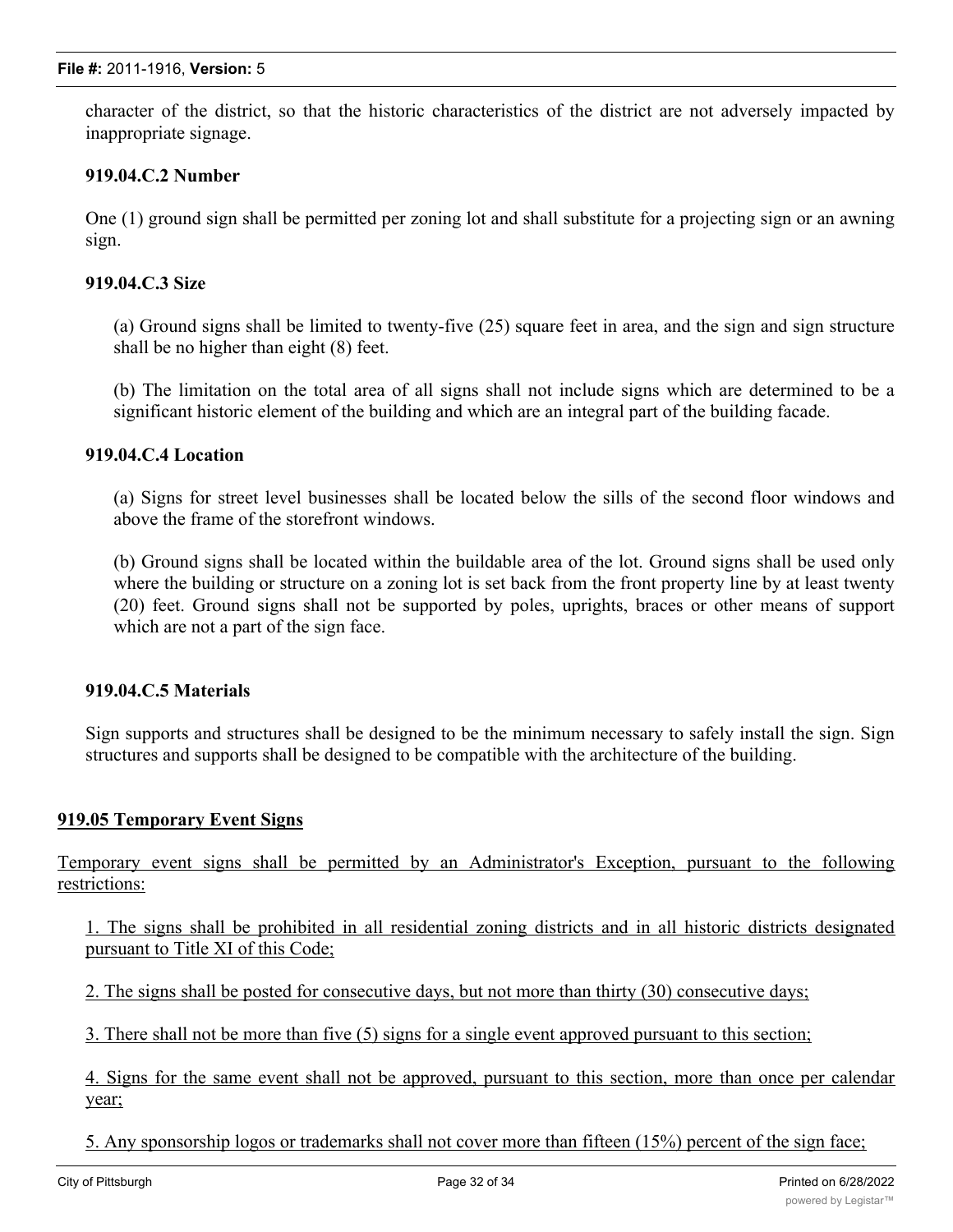- 6. The signs shall not be larger than 378 square feet;
- 7. The signs shall not contain any flashing text or graphics;
- 8. The signs shall not contain any animation;

**Section 3.** The Pittsburgh Code, Title Nine, Zoning Code, Article VII, Chapter 921, Nonconformities, is hereby amended as follows:

#### **921.02.B Abandonment**

#### **921.02.B.1 Effect of Abandonment**

Once abandoned, a nonconforming use shall not be reestablished or resumed. Any subsequent use or occupancy of the structure or land site must conform with the regulations of the district in which it is located and all other applicable requirements of this Code.

#### **921.02.B.2 Evidence of Abandonment**

A nonconforming use shall be presumed abandoned when any one (1) of the following has occurred:

(a) A less intensive use has replaced the nonconforming use;

(b) Greater than twenty-four (24) percent of the building or structure has been removed through the applicable procedures for condemnation of unsafe structures or otherwise by operational law;

(c) The owner has physically changed the building or structure or its fixtures or equipment in such a way as to clearly indicate a change in use or activity to something other than the nonconforming use; or

(d) The use has been discontinued, vacant or inactive for a continuous period of at least one (1) year, provided this presumption may be rebutted upon showing, to the satisfaction of the Zoning Board of Adjustment, that the owner had no intention to abandon. Where appropriate, the Zoning Board of Adjustment may require contemporaneous documentation of previous use or intended use, such as leases or real estate advertisement, to rebut the presumption.

(e) Nonconforming signs relating to a product no longer available for brand new retail purchase and nonconforming signs relating to a business or service which is terminated or relocated, shall be presumed abandoned after a period of at least one (1) year after the termination of the product, business or service. This presumption may be rebutted upon showing, to the satisfaction of the Zoning Board of Adjustment, that the owner had no intention to abandon. Where appropriate, the Zoning Board of Adjustment may require contemporaneous documentation of previous use or intended use, such as leases or real estate advertisement, to rebut the presumption.

#### **Section 4**.

Severability: If any provision of this Chapter or the application thereof to any person or circumstance is held invalid for any reason in a court of competent jurisdiction, the invalidity does not affect other provisions or any other application of this Chapter which can be given effect without the invalid provision or application, and for this